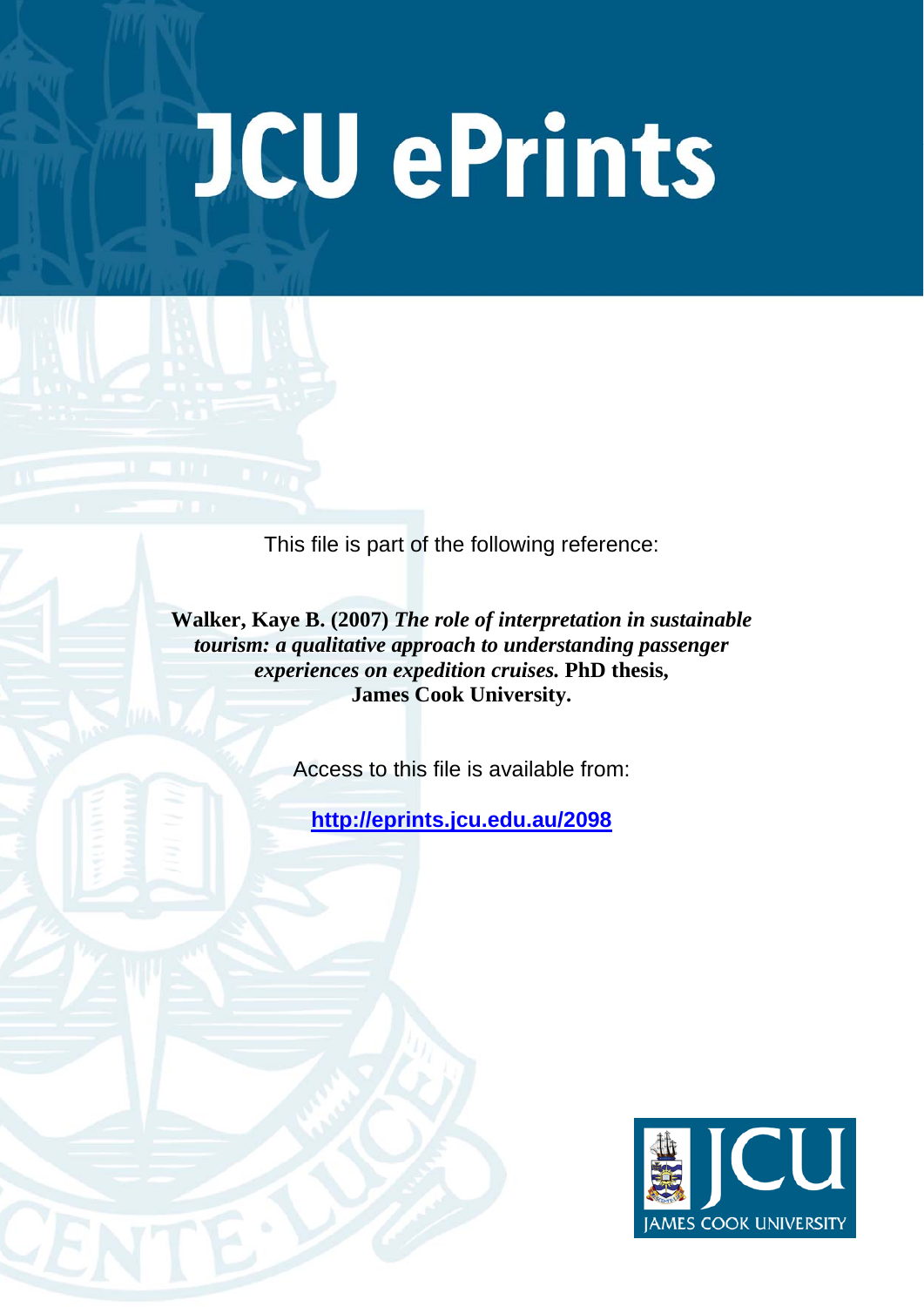**The role of interpretation in sustainable tourism: a qualitative approach to understanding passenger experiences on Expedition Cruises** 

**Thesis submitted by** 

**Kaye Buist WALKER** 

**BSc (MarBiol/Zool), GradDipResMeth(Tourism), JCU** 

**in September, 2007** 

**for the degree of Doctor of Philosophy in the Tourism Program School of Business James Cook University**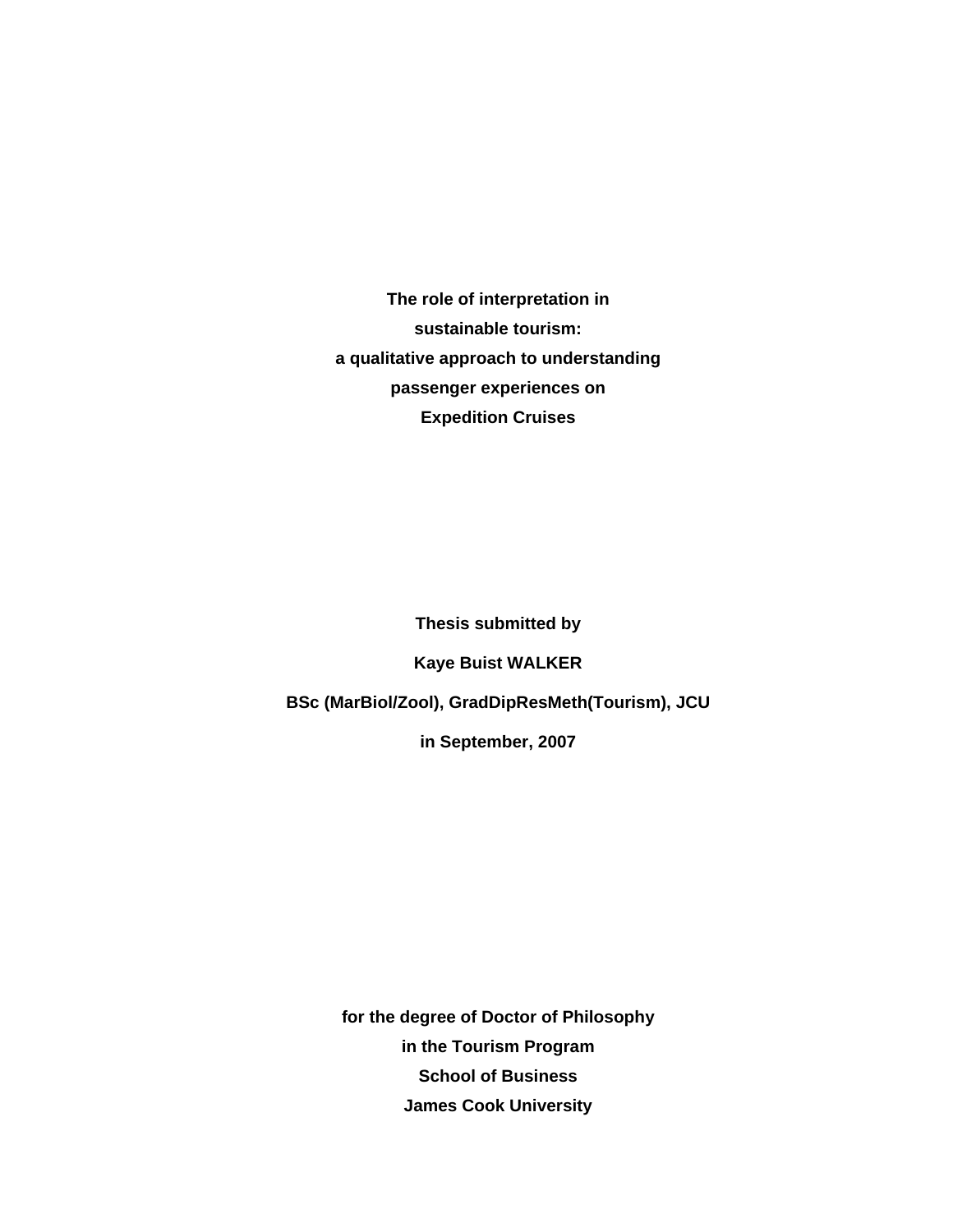# **STATEMENT OF ACCESS**

I, the undersigned, author of this work, understand that James Cook University will make this thesis available for use within the University Library and, via the Australian Digital Theses network, for use elsewhere.

I understand that, as an unpublished work, a thesis has significant protection under the Copyright Act and;

\_\_\_\_\_\_\_\_\_\_\_\_\_\_\_\_\_\_\_\_\_\_\_\_\_ \_\_\_\_\_\_\_\_\_\_\_\_\_\_\_\_\_

I do not wish to place any further restriction on access to this work.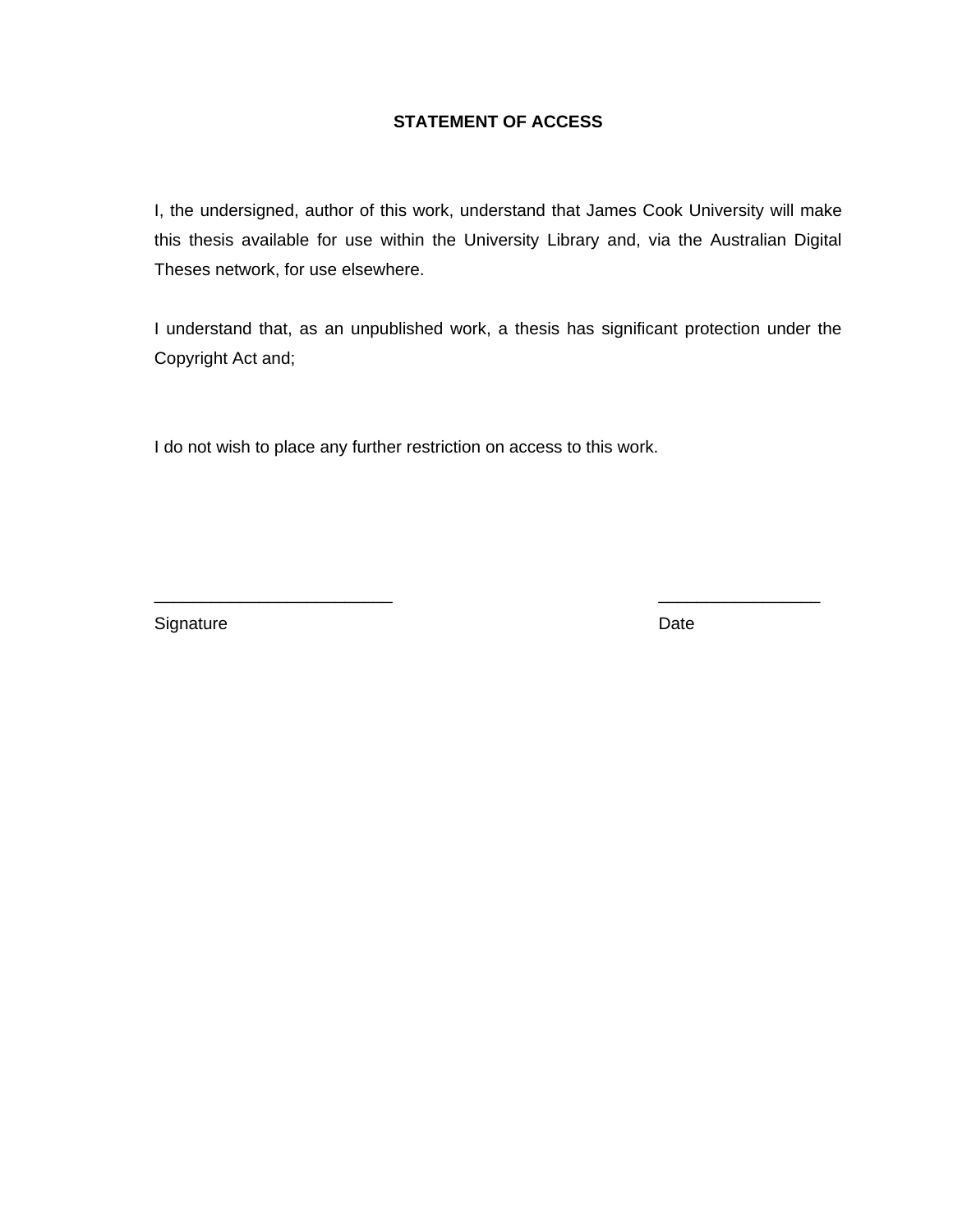# **ELECTRONIC COPY**

I, the undersigned, the author of this work, declare that the electronic copy of this thesis provided to the James Cook University Library, is an accurate copy of the print thesis submitted, within the limits of the technology available.

\_\_\_\_\_\_\_\_\_\_\_\_\_\_\_\_\_\_\_\_\_\_\_\_\_\_\_\_\_\_\_ \_\_\_\_\_\_\_\_\_\_\_\_\_\_\_\_\_\_\_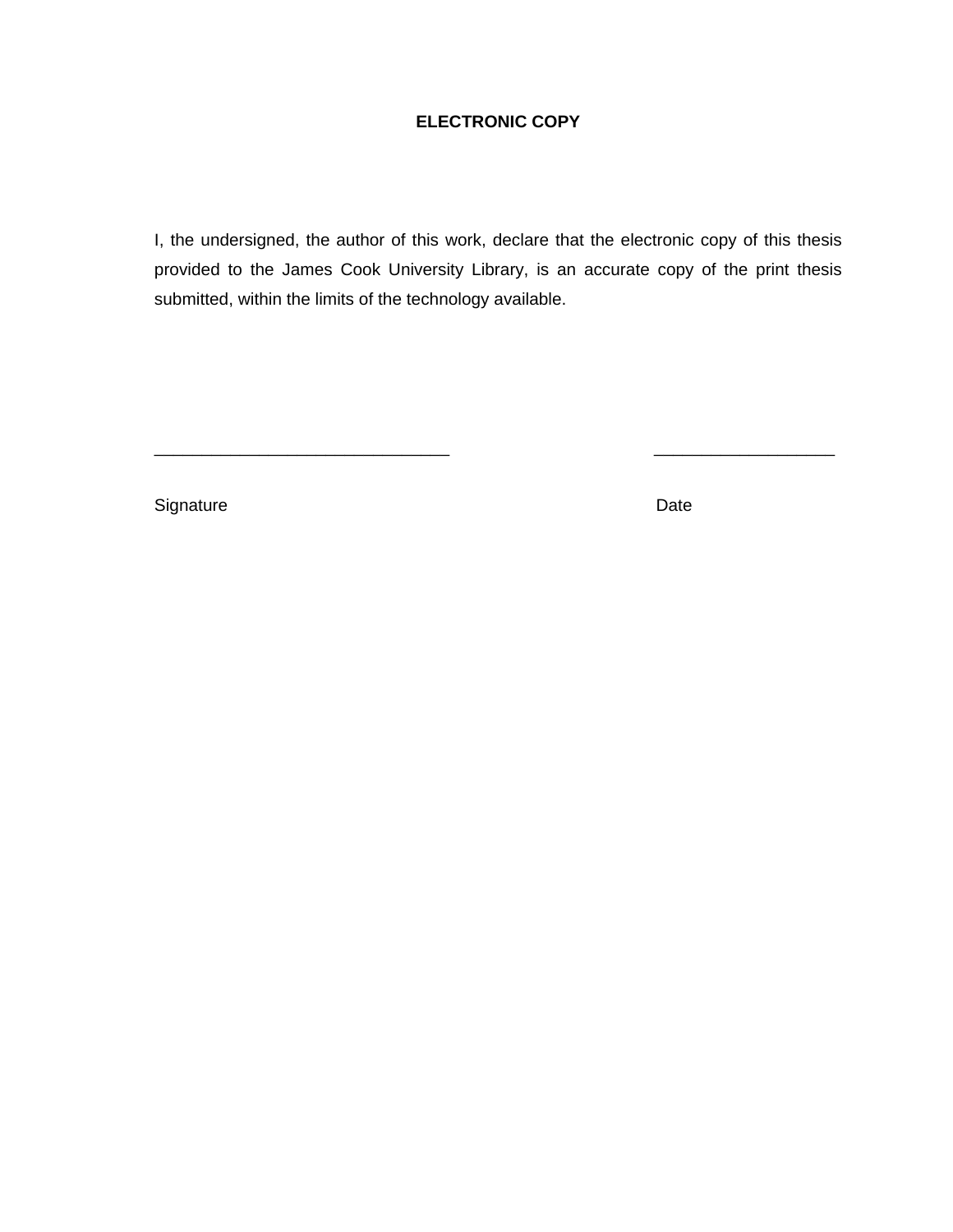# **STATEMENT OF SOURCES**

### **DECLARATION**

I declare that this thesis is my own work and has not been submitted in any form for another degree or diploma at any university or other institution of tertiary education. Information derived from the published or unpublished work of others has been acknowledged in the text and a list of references is given.

\_\_\_\_\_\_\_\_\_\_\_\_\_\_\_\_\_\_\_\_\_\_\_\_\_\_\_\_\_\_\_\_\_\_\_\_ \_\_\_\_\_\_\_\_\_\_\_\_\_\_\_\_\_\_\_\_\_\_\_

Signature Date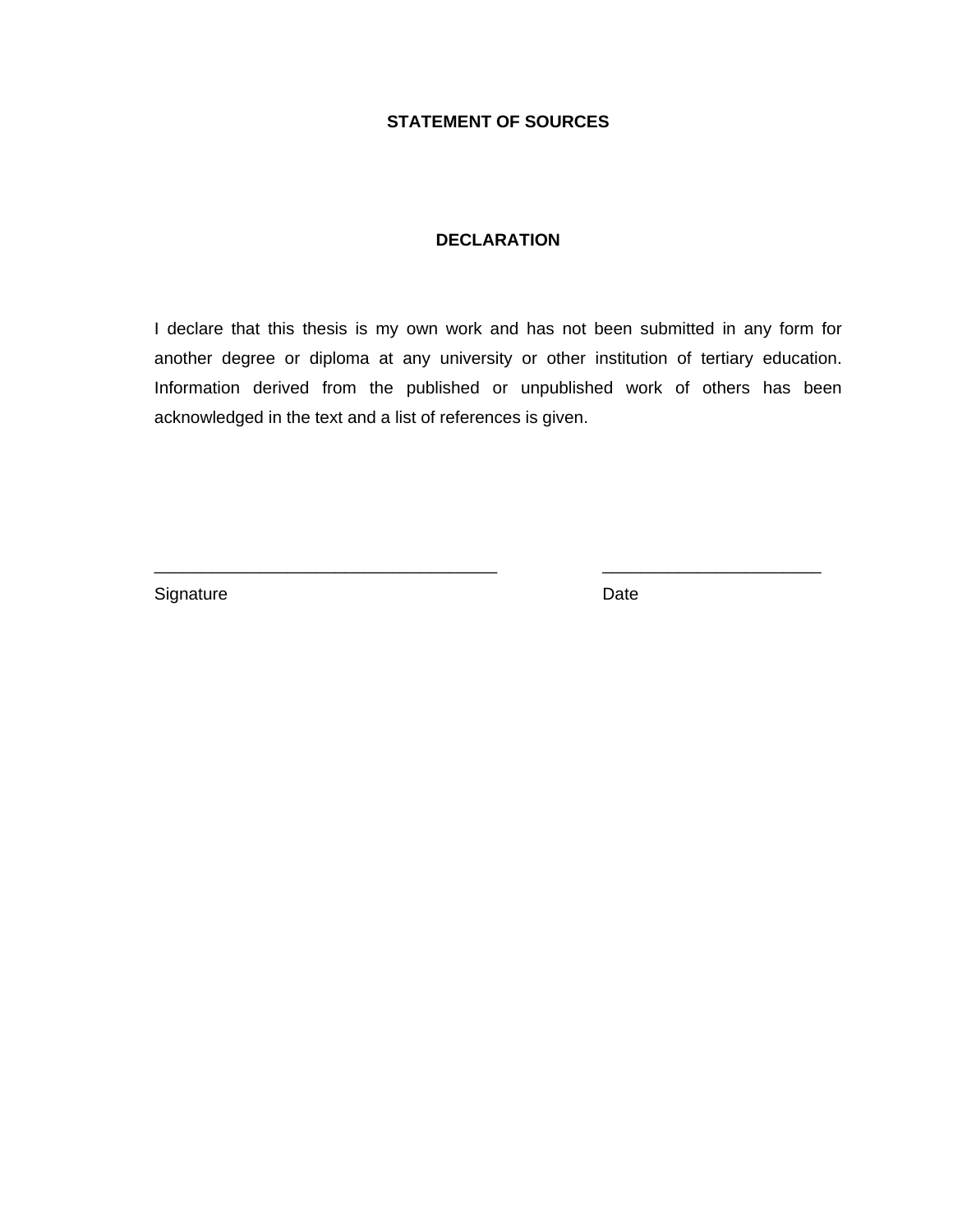# **STATEMENT ON CONTRIBUTION OF OTHERS**

I recognise the contribution of James Cook University for providing a PhD scholarship which covered all tertiary fees and provided a stipend throughout the PhD program. The university also made provisions for grants to attend workshops to aid in the progress of the PhD program and provided a further supplementation to aid in the final stages of writing.

I recognised the contribution of the School of Business for their financial support towards academic and research requirements during the PhD program, including support to attend and present at international conferences.

I recognise the contribution of the Sustainable Tourism Cooperative Research Centre for providing a supplementary stipend and other financial supplementation and support to attend regular STCRC PhD workshops and to attend and present at national and international conferences.

I recognise the contribution of my supervisor Assoc. Prof. Gianna Moscardo and my second supervisor Prof. Philip Pearce (Head of Tourism Program) for their support in facilitating a thesis.

I recognise the contribution of the Expedition Cruise company with regard to the conduct of my research, and I recognise the contribution of hundreds of their passengers who assisted my research by answering the questionnaires.

I recognise the contribution of the JCU Ethics Committee with regard to ensuring that all research procedures reported in this thesis met ethical standards and received their approval (a declaration of this follows).

\_\_\_\_\_\_\_\_\_\_\_\_\_\_\_\_\_\_\_\_\_\_\_\_\_\_\_\_\_\_\_\_\_\_\_\_ \_\_\_\_\_\_\_\_\_\_\_\_\_\_\_\_\_\_\_\_\_\_\_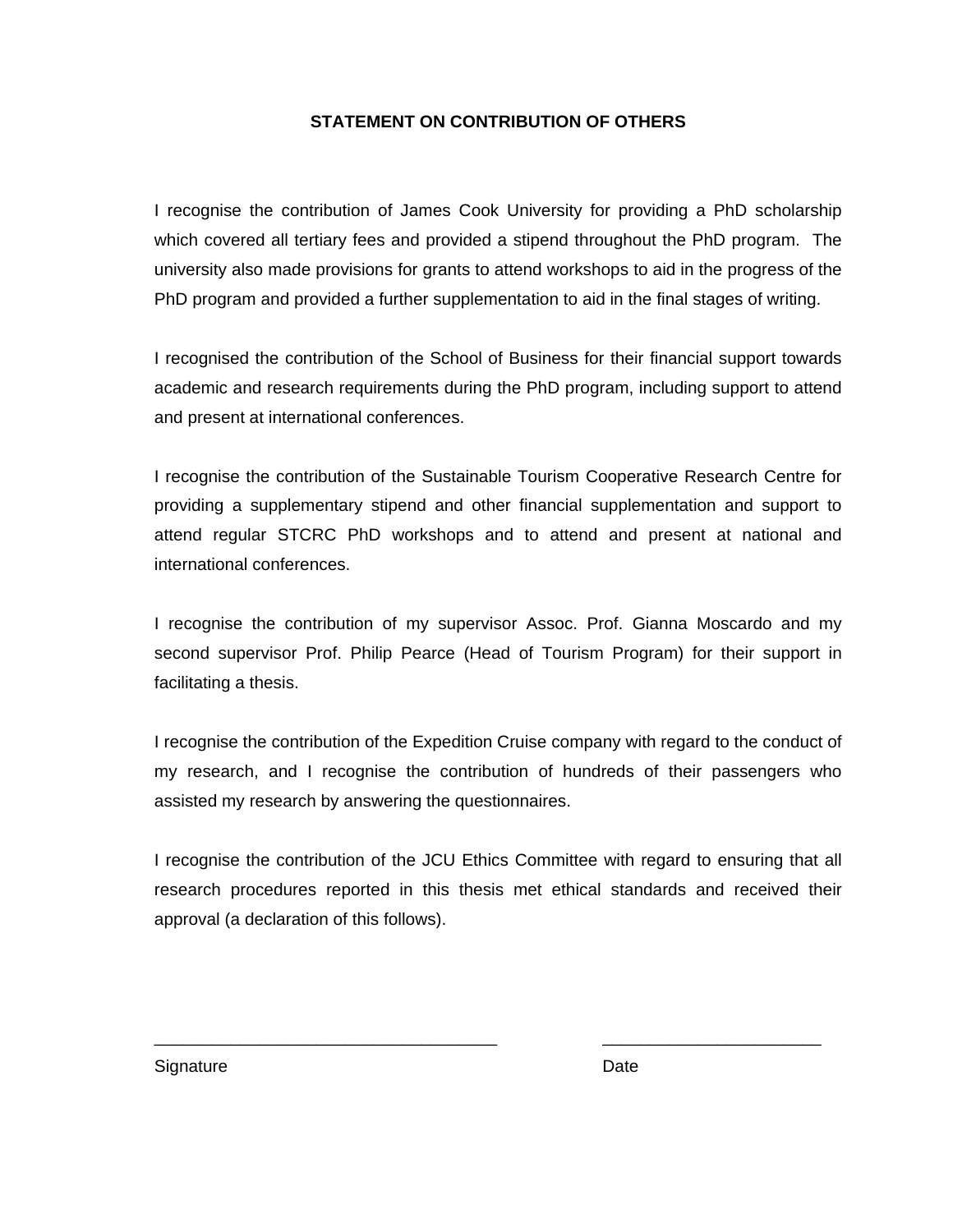### **DECLARATION ON ETHICS**

The research presented and reported in this thesis was conducted within the guidelines for research ethics outlined in the *National Statement on Ethics Conduct in Research Involving Human* (1999), the *Joint NHMRC/AVCC Statement and Guidelines on Research Practice* (1997), the *James Cook University Policy on Experimentation Ethics, Standard Practices and Guidelines* (2001), and the *James Cook University Statement and Guidelines on Research Practice* (2001). The proposed research methodology received clearance from the James Cook University Experimentation Ethics Review Committee.

\_\_\_\_\_\_\_\_\_\_\_\_\_\_\_\_\_\_\_\_\_\_\_\_\_\_\_\_\_\_\_\_\_\_\_\_ \_\_\_\_\_\_\_\_\_\_\_\_\_\_\_\_\_\_\_\_\_\_\_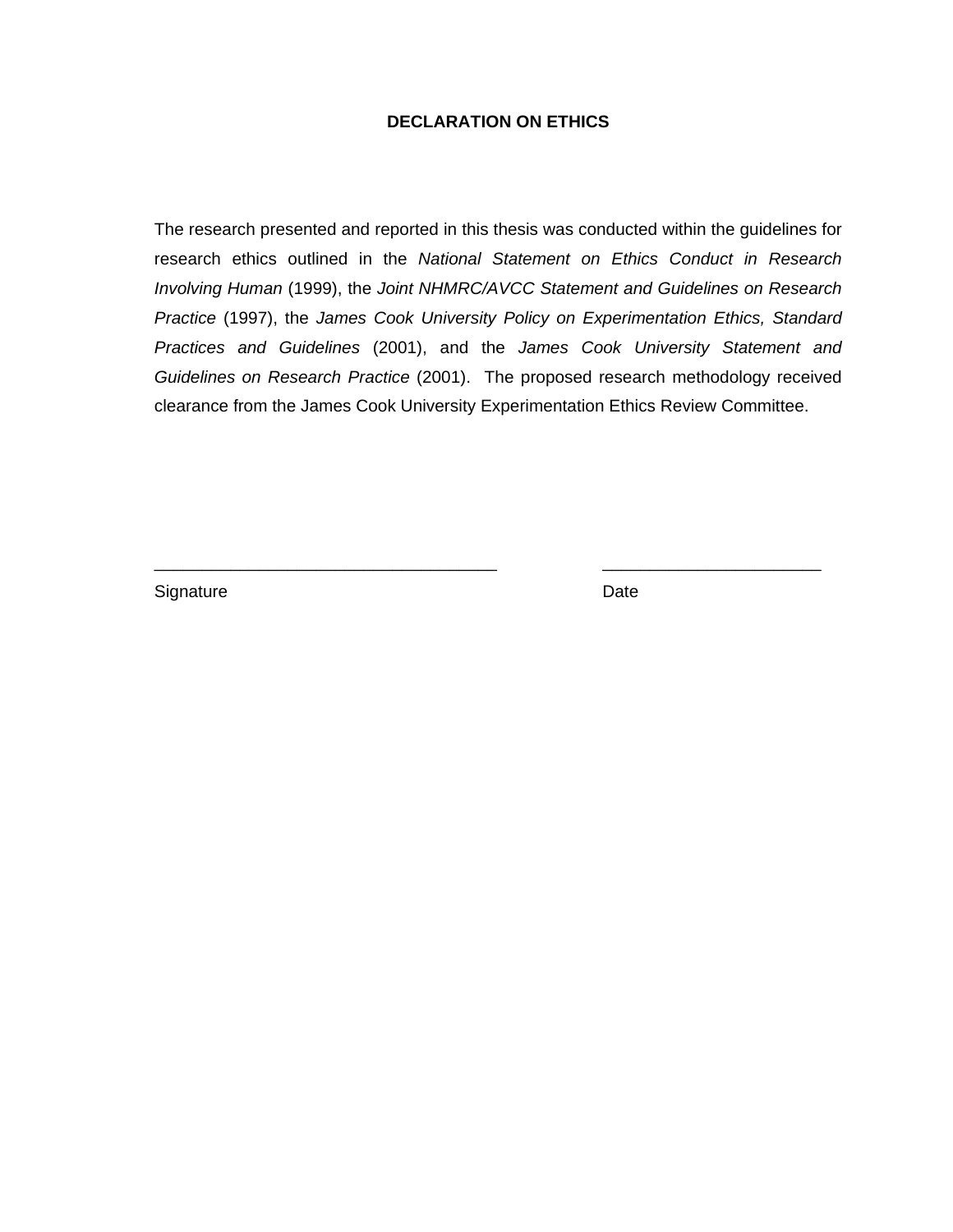### **ACKNOWLEDGEMENTS**

I thank Professor Helene Marsh (Dean of Postgraduate Studies and Professor of Tropical Environmental Studies and Geography) for her support when I initially suggested that I would like to return to JCU at the age of 35 to conduct a PhD in the role of interpretation in environmental management and conservation. The Graduate Diploma in which she encouraged me to enrol was designed for people like me who had a sound academic background in one discipline but wished to move into another to enhance and further their career, expertise and interest in an extended field.

I did not however, anticipate I would be directed to the School of Business and to Associate Professor Gianna Moscardo, but I give even greater thanks to Helene for that direction and introduction. I could not have wished for a better supervisor. Gianna has been a wonderful mentor for all the long five and a half years since this mad idea of mine was initiated. Her equanimity, encouragement and expertise has not only seen me through major incidents in the conduct of this research, my work and health, but also facilitated a confidence in my own capabilities that is perhaps the ultimate gift of any supervisor. Thank you Gianna, I look forward to continuing our collaboration.

Professor Philip Pearce shared his vast experience and support to further my career prospects and provide a constructive critical eye to this body of work, for which his valuable time and consideration I am grateful. Also, my deep felt thanks to Robyn Yesberg for all her administrative assistance and continual support during some very personally challenging times when I was not someone I wished to interact with, and I'm sure others did not wish to either. Anne Sharp will appear in the acknowledgements of many PhD theses I'm sure for she has been there from the inception of the Tourism Program and was ever ready to lend a hand with any problems, happy retirement Anne.

To all my colleagues onboard the Expedition ships who were supportive of my research and great to work with, particularly Little John, thank you. Also, I appreciate the thoughts of many passengers who not only filled in the questionnaires but provided input in all sorts of academic ways. And to Michael, the man who I met just as I started this journey and still wants to marry me, there is no expression for how much your support means to me.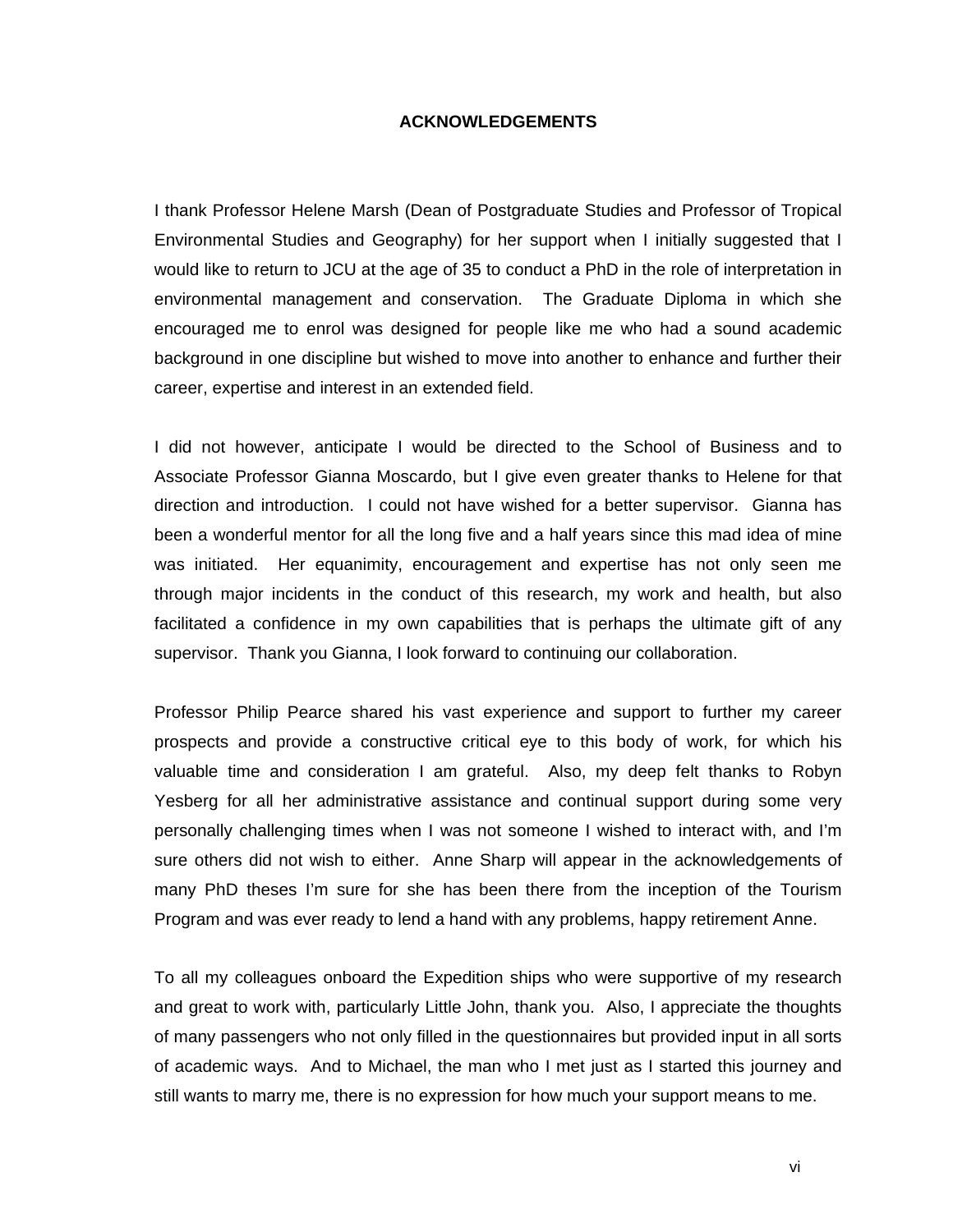### **ABSTRACT**

The challenge of any research in sustainable tourism is not only how to measure or assess the achievement of sustainability, but also how to implement such. A current trend in both practice and research is to consider the conduct of ecotourism as a means to achieve the concepts of sustainable tourism and the principles of sustainability. This thesis proposes that one of the avenues that ecotourism may contribute to the principles of sustainability is through the interpretation delivered as an integral component of this type of tourism. An inductive qualitative methodological approach is presented and a model of effective interpretation has been developed. This model is called The Value Model of Effective Interpretation 1. The model identifies interpretive activity features, outcomes and the pathways that will most likely lead to value based responses. A new theoretical interpretive approach has been developed in conjunction with the model and is referred to as the "Personal Insight Interpretive Approach". The premise of the model and the approach is that specific interpretive features and outcomes are facilitated via a ladder of abstraction and means-end analysis techniques. These techniques facilitate and identify the participants' cognitive placement of thematic messages and experience with personally significant values which link to environmentally or culturally responsible "Intentional Behaviours". The model has been placed into a Research and Applied Framework in order to incorporate community orientated values and goals into the sustainable tourism process. This is achieved via a multidimensional ecotourism operation with a multicentric interpretive approach, known as Expedition Cruising. The thesis was guided by the hypothesis that it is only when newly acquired or enhanced knowledge and experience takes on personal psychological significance in the form of values or beliefs that interpretation can be considered to be effective. (Walker, 2006)

Chapter 1 presents the overall Research Aims and the findings of a literature review that established the relationships between the research components of sustainability, sustainable tourism, ecotourism, interpretation and community and identified the contexts in which interpretation could contribute to achieving the principles of sustainable tourism. In doing so, a number of gaps in the research became evident which included the identification of comparative evaluative components of effective interpretation, methods of assessment and evaluation with respect to achieving the principles of sustainability, and a

vii viitevat valtamatused valtamatused valtamatused valtamatused valtamatused valtamatused valtamatused valtam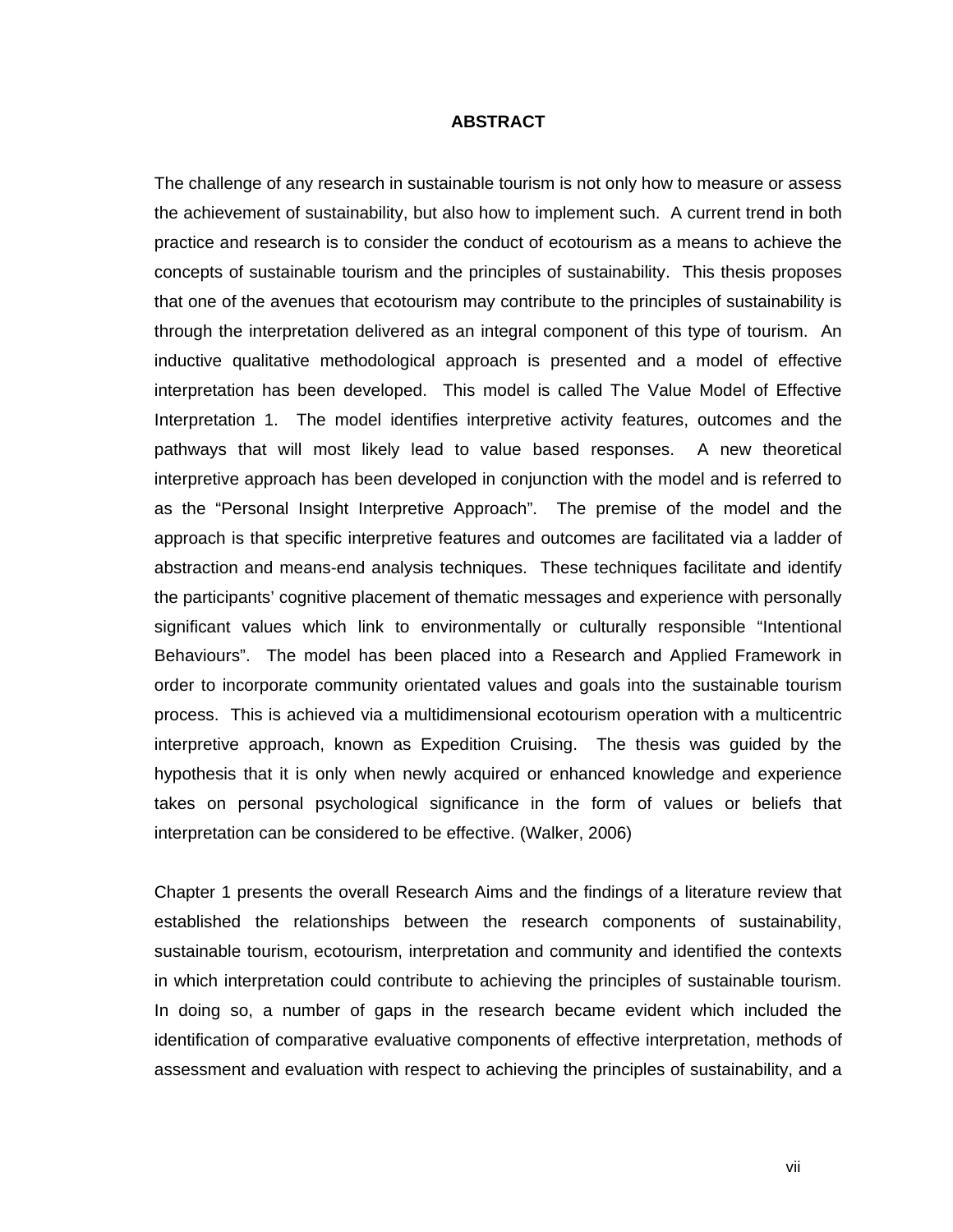framework incorporating and connecting the tourist and the community through interpretation.

Chapter 2 draws together the key findings of the literature review with the development of a framework to guide the proposed research and justifies the methodological approach used to conduct the research. This is an inductive qualitative approach utilising the Means-end Analysis technique for Expedition Cruise passenger responses to their interpretive experience. Three case studies were conducted, consisting initially of multiple expedition cruises and then progressively more specific locations during certain cruises. The data collection methods include open-ended written questionnaires, in-depth interviews and participant observation. The broad research aims presented in Chapter 1 are translated into three Parts with associated Key Research Questions, and the use of Expedition Cruising as the platform for this investigation is described.

Chapter 3 presents Study 1 which investigates the Environmental Values and Interpretation components of the Research Framework, and addresses the Key Research Questions of Part 1, Environmental Sustainability. It is based upon research conducted during four Expedition Cruises in Alaska and the data is compared to the interpretive objectives of the environmental management agency for that region. The findings resulted in the development of The Value Model of Interpretation which was the initial model used for comparison and re-evaluation of findings throughout the research. This model depicted the interpretive attributes and benefits which passengers perceived to be most important, with the most significant representation of "Environmental awareness".

Chapter 4 presents Study 2 which initialises investigation of the Community Values component of the Research Framework and is based upon a cultural Expedition Cruise experience on Stanley Is, Great Barrier Reef, Australia. Traditional Owner guides conducted the interpretation and the community's interpretive aims were compared to the passengers' value based responses. There were correlations as well as interesting findings regarding a "sense of place" interpretive approach linking to the facilitation of a "care of place" represented by the participants' major identification of the personal value of "Cultural/environmental concern".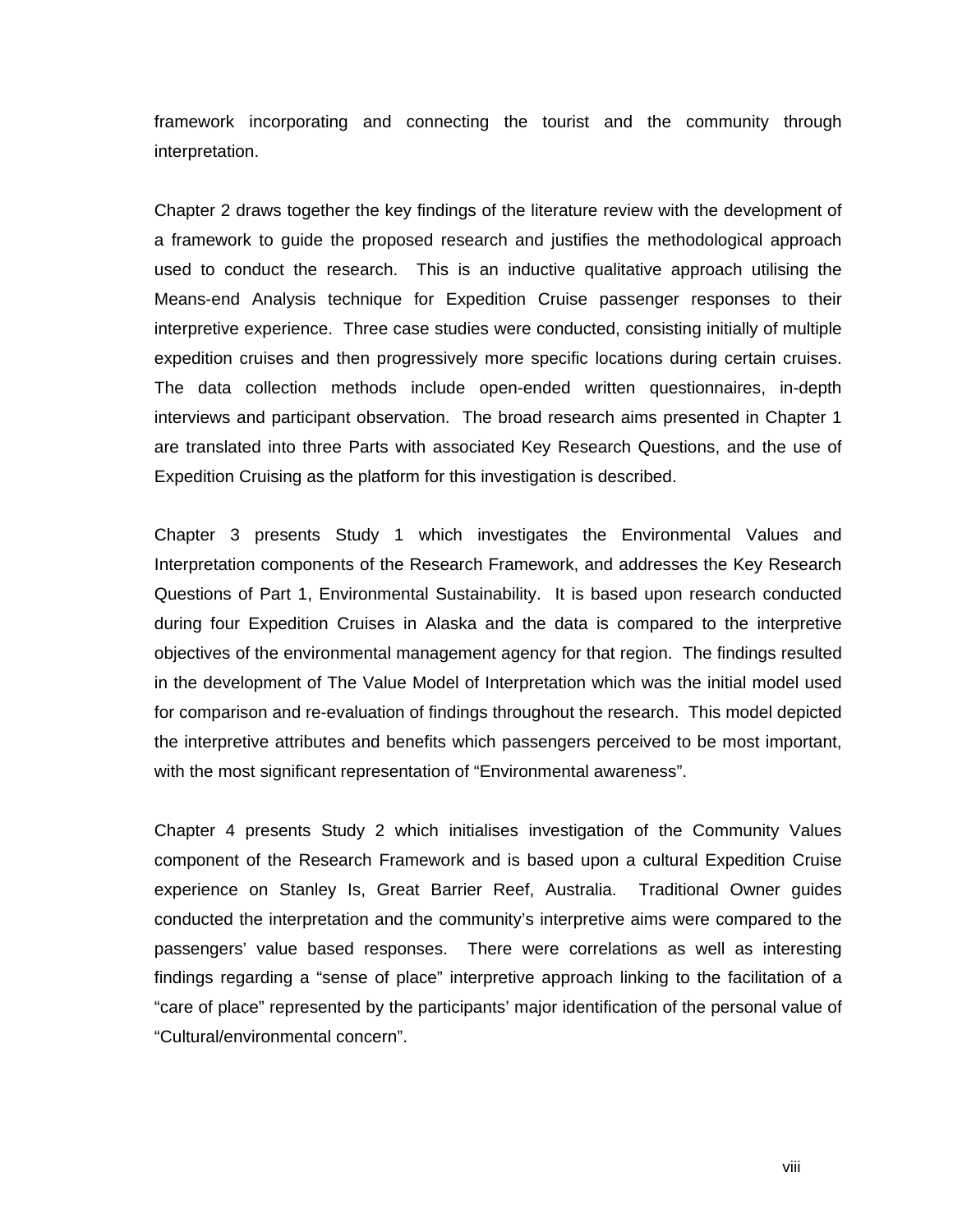Chapter 5 presents Study 3 which finalises the investigation of the Community Values and Model development components of the Research Framework, and addresses the Key Research Questions for Parts 2 and 3, Community Sustainability and The Value Model of Interpretation. This study was conducted during and after an Expedition Cruise visit to Easter Island, Chile. The findings identified a substantial representation of the beneficial outcome of "Cultural tourism awareness" and the greatest representation in the research of the value "Self appreciation" which refers to the identification of personal insights. An overall analysis of the data suggested the development of personal insights created linkages to post-experience intentional behaviours. The Value Model of Effective Interpretation 1 was developed as well as an interpretive theory called the "Personal Insight Approach" which allies strongly with the "Mindfulness" approach.

Chapter 6 concludes the thesis by addressing the original Research Aims, suggesting future research and commenting on its contribution to theory and application in the fields of study. Major contributions included the development of: a new model of effective interpretation; an operation framework for incorporating this model and community orientated values into the sustainable tourism process; an evaluative and investigative research methodology; effective interpretation and sustainability indicators; a new theory in interpretive research.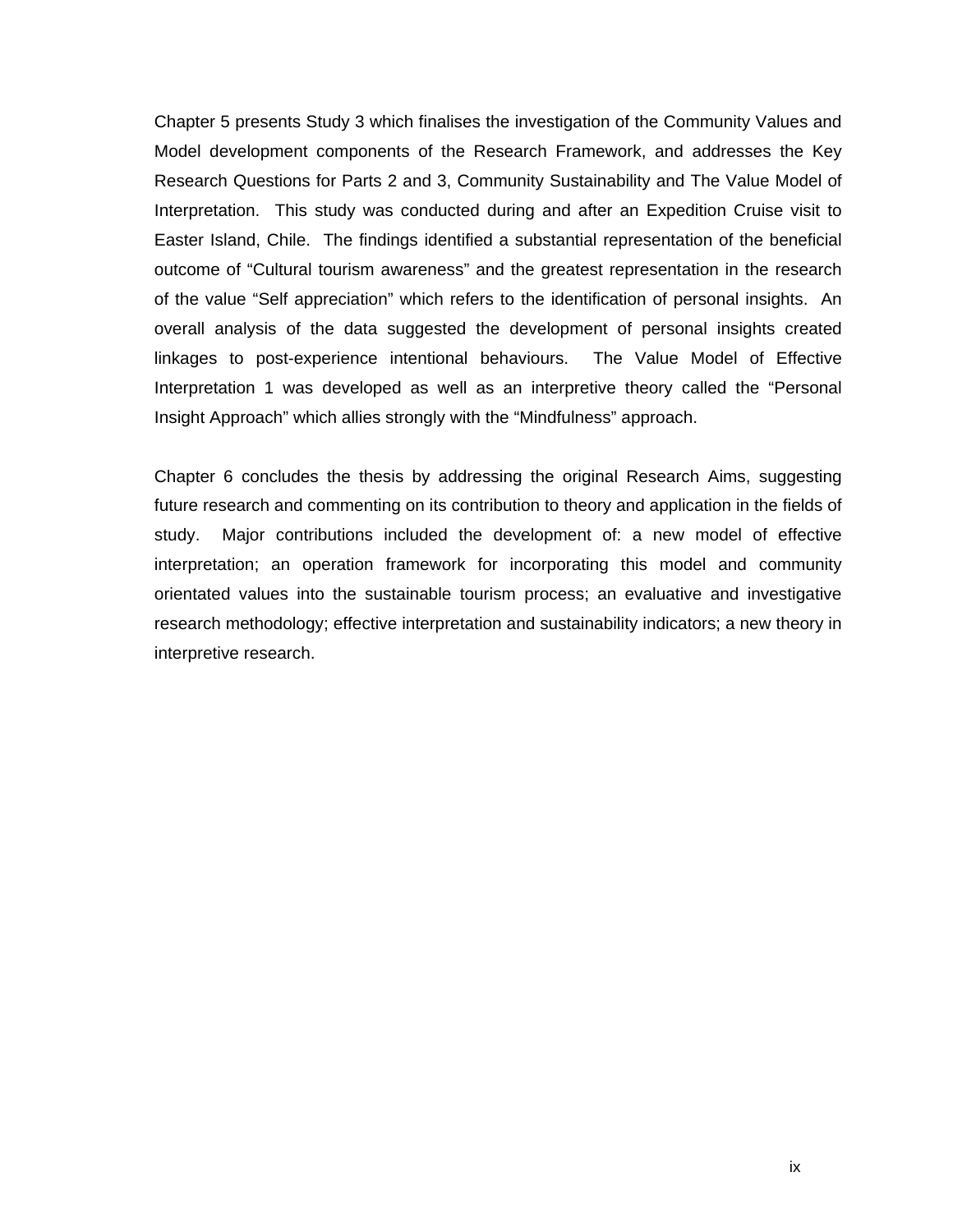# **TABLE OF CONTENTS**

**\_\_\_\_\_\_\_\_\_\_\_\_\_\_\_\_\_\_\_\_\_\_\_\_\_\_\_** 

|                 |                | <b>Acknowledgements</b>                                                                                                  | vi                  |
|-----------------|----------------|--------------------------------------------------------------------------------------------------------------------------|---------------------|
| <b>Abstract</b> |                |                                                                                                                          | vii                 |
|                 |                | <b>CHAPTER 1: INTRODUCTION, RESEARCH CONTEXT</b><br><b>AND LITERATURE REVIEW</b>                                         | $\mathbf 1$         |
| 1.1             |                | <b>Introduction</b>                                                                                                      | 1                   |
| 1.2             |                | <b>Research Context</b>                                                                                                  | $\mathbf{2}$        |
|                 | 1.2.1<br>1.2.2 | The Research Questions<br><b>Research Aims</b>                                                                           | 2<br>$\overline{2}$ |
| 1.3             |                | <b>Literature Review Aims</b>                                                                                            | 3                   |
| 1.4             |                | Sustainability, Sustainable Development,<br>Sustainable Tourism and Ecotourism -<br><b>Definitions and Relationships</b> | 5                   |
| 1.5             |                | Interpretation                                                                                                           | 9                   |
|                 | 1.5.1          | Definition of Interpretation<br>1.5.2 Principles of Effective Interpretation                                             | 10<br>13            |
| 1.6             |                | The Role of Interpretation in Ecotourism and Sustainable Tourism                                                         | 25                  |
|                 | 1.6.1          | Evaluation of Interpretation's Role in Ecotourism<br>and Sustainable Tourism                                             | 31                  |
| 1.7             |                | <b>Community and Sustainable Tourism</b>                                                                                 | 39                  |
| 1.8             |                | <b>Communities, Sustainable Tourism and Interpretation</b>                                                               | 42                  |
| 1.9             |                | Definitions of Community, Culture and Values                                                                             | 44                  |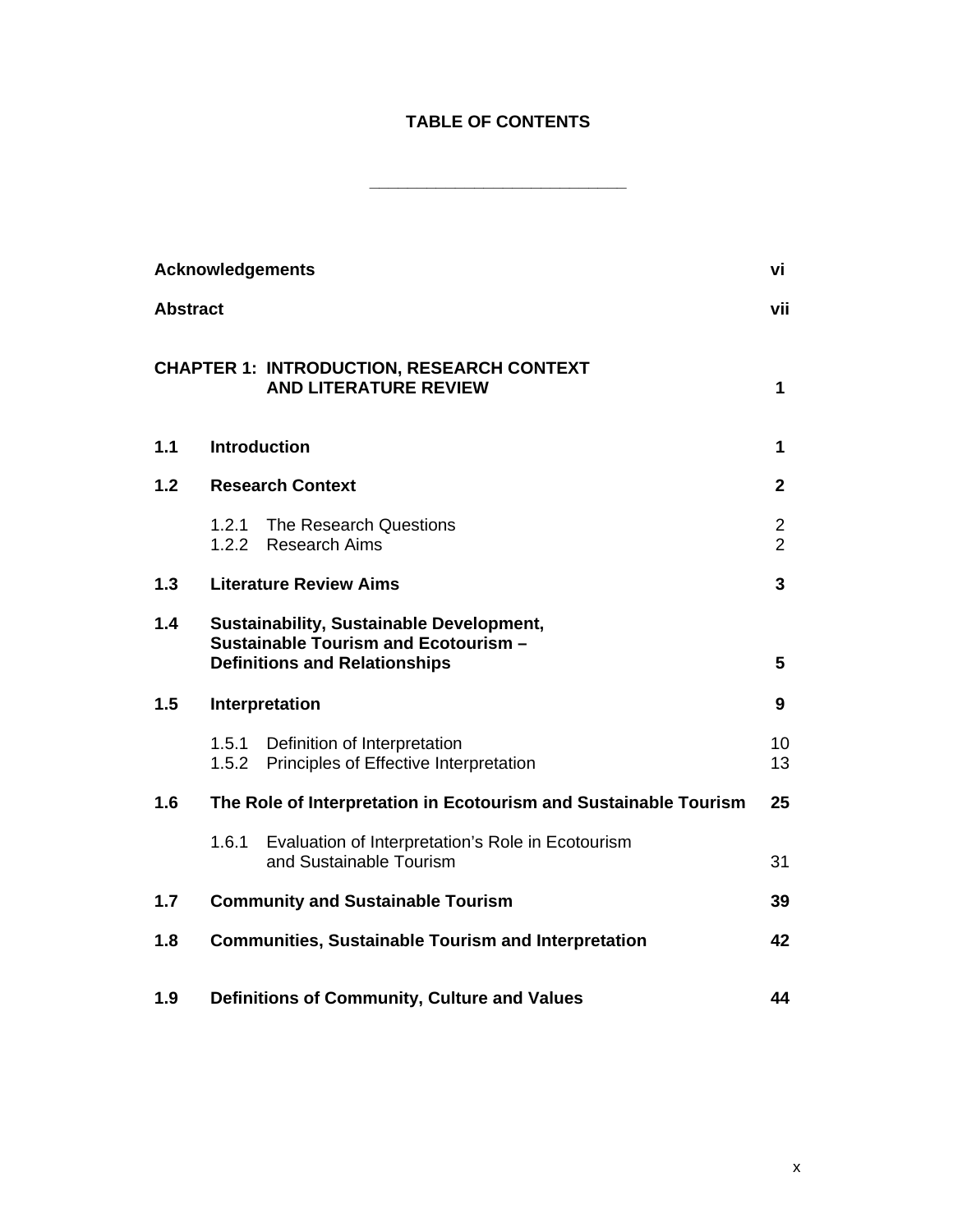| 1.10 |                | <b>Summary of Key Findings</b>                                                                                                                                                                                                                                     | 47                               |
|------|----------------|--------------------------------------------------------------------------------------------------------------------------------------------------------------------------------------------------------------------------------------------------------------------|----------------------------------|
|      |                | 1.10.1 Sustainable Tourism Principles<br>1.10.2 Ecotourism<br>1.10.3 Interpretation<br>1.10.4 Role of Interpretation<br>1.10.5 Evaluation of the Effectiveness of Interpretation<br>1.10.6 Relationship between Community Values, Ecotourism<br>and Interpretation | 49<br>49<br>50<br>51<br>52<br>52 |
| 1.11 |                | <b>Thesis Flowchart</b>                                                                                                                                                                                                                                            | 52                               |
| 1.12 |                | <b>Case Study Approach</b>                                                                                                                                                                                                                                         | 53                               |
|      |                | <b>CHAPTER 2: METHODOLOGY</b>                                                                                                                                                                                                                                      | 56                               |
| 2.1  |                | <b>Introduction</b>                                                                                                                                                                                                                                                | 56                               |
| 2.2  |                | <b>Research Aims and Questions</b>                                                                                                                                                                                                                                 | 58                               |
|      |                | 2.2.1 Overall Aims<br>2.2.2 Key Research Questions                                                                                                                                                                                                                 | 58<br>59                         |
| 2.3  |                | <b>The Research Framework</b>                                                                                                                                                                                                                                      | 60                               |
|      | 2.3.1<br>2.3.2 | <b>Research Framework Development</b><br>Research Framework: Linking the Community to the Tourist                                                                                                                                                                  | 60<br>62                         |
| 2.4  |                | <b>Expedition Cruising</b>                                                                                                                                                                                                                                         | 64                               |
|      | 2.4.1          | Interpretation Onboard Expedition Cruise Vessels                                                                                                                                                                                                                   | 67                               |
| 2.5  |                | <b>Analytical Approach and Techniques</b>                                                                                                                                                                                                                          | 68                               |
|      | 2.5.1<br>2.5.2 | Qualitative Research Approach<br>Means-end Analysis Technique                                                                                                                                                                                                      | 69<br>73                         |
| 2.6  |                | <b>Overall Setting</b>                                                                                                                                                                                                                                             | 75                               |
|      | 2.6.1<br>2.6.2 | <b>Expedition Cruises</b><br><b>Interpretive Activities</b>                                                                                                                                                                                                        | 75<br>77                         |
| 2.7  |                | <b>Overall Data Collection Methods</b>                                                                                                                                                                                                                             | 78                               |
|      | 2.7.1<br>2.7.2 | Questionnaires<br>Participant Observation, Interviews and Content Analysis                                                                                                                                                                                         | 78<br>79                         |
| 2.8  |                | <b>Data Coding and Analysis Methods</b>                                                                                                                                                                                                                            | 80                               |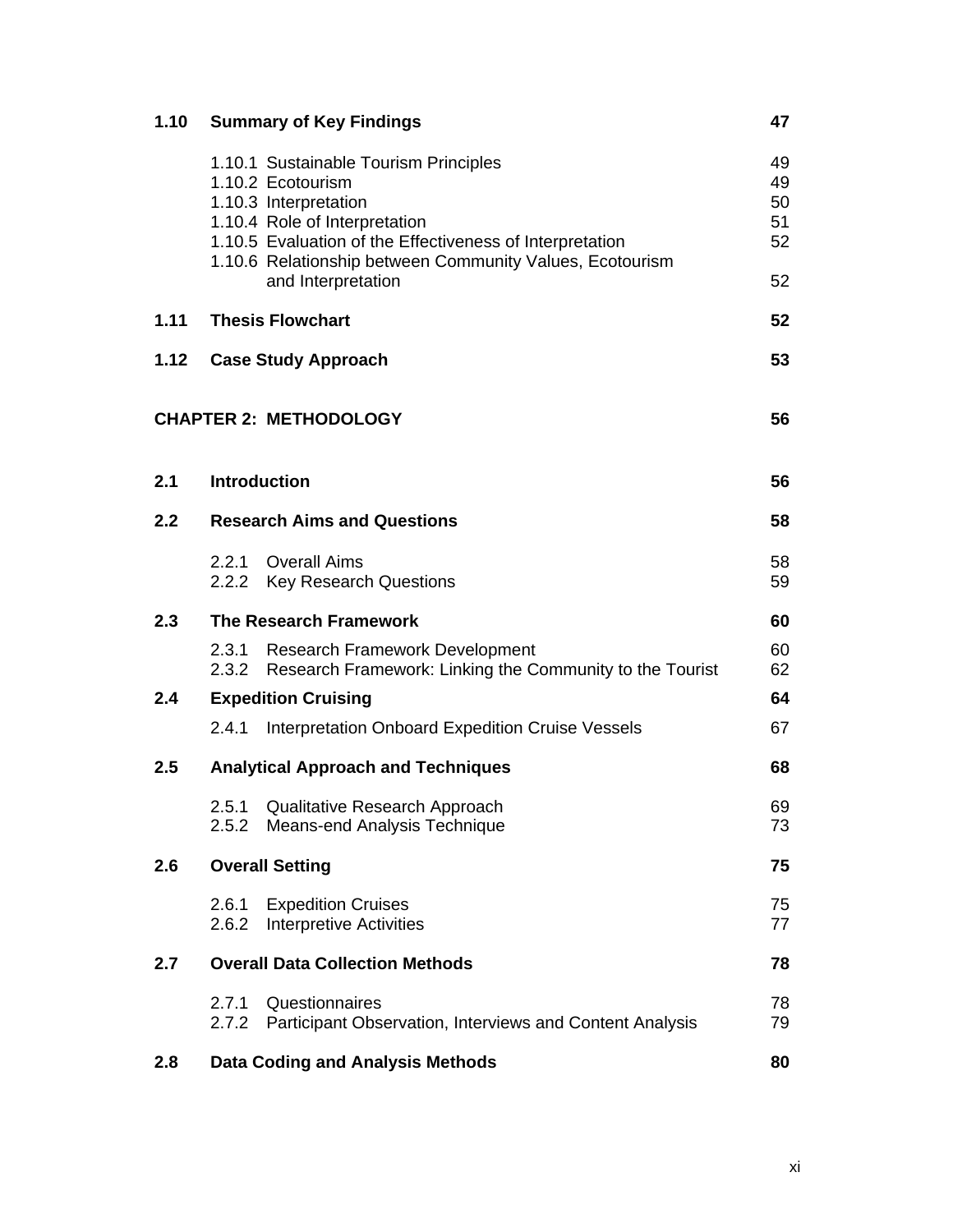| 2.9 |                   | and Results Format                                                                                                                              | Overview of Parts 1, 2 and 3, Research Questions                                                                   | 82                                            |
|-----|-------------------|-------------------------------------------------------------------------------------------------------------------------------------------------|--------------------------------------------------------------------------------------------------------------------|-----------------------------------------------|
|     |                   |                                                                                                                                                 | <b>CHAPTER 3: STUDY 1 (Alaska) -</b><br><b>ENVIRONMENTAL SUSTAINABILITY</b><br>AND MODEL DEVELOPMENT               | 83                                            |
| 3.1 |                   | <b>Research Objectives</b>                                                                                                                      |                                                                                                                    | 83                                            |
| 3.2 |                   |                                                                                                                                                 | <b>Setting: Southeast Alaska Expedition Cruises</b>                                                                | 83                                            |
| 3.3 | <b>Methods</b>    |                                                                                                                                                 |                                                                                                                    | 84                                            |
| 3.4 | <b>Results</b>    |                                                                                                                                                 |                                                                                                                    | 87                                            |
|     |                   | 3.4.1 Objective 1<br>3.4.2 Objective 2<br>3.4.3 Objective 3<br>3.4.4 Objective 4<br>3.4.5 Objective 5<br>3.4.6 Objective 6<br>3.4.7 Objective 7 |                                                                                                                    | 87<br>93<br>104<br>114<br>134<br>143<br>153   |
| 3.5 |                   |                                                                                                                                                 | <b>Summary of Study 1 Results</b>                                                                                  | 158                                           |
|     |                   | 3.5.1 Objective 1<br>3.5.2 Objective 2<br>3.5.3 Objective 3<br>3.5.4 Objective 4<br>3.5.5 Objective 5<br>3.5.6 Objective 6<br>3.5.7 Objective 7 |                                                                                                                    | 158<br>159<br>159<br>160<br>161<br>162<br>163 |
| 3.6 | <b>Discussion</b> |                                                                                                                                                 |                                                                                                                    | 164                                           |
|     | 3.6.1             |                                                                                                                                                 | Part $1 \rightarrow$ Environmental Sustainability Questions                                                        | 164                                           |
|     |                   | 1.1                                                                                                                                             | In what contexts does interpretation contribute to<br>achieving the goals of ecotourism?                           | 164                                           |
|     |                   | 1.2                                                                                                                                             | Can value based interpretive outcomes of<br>ecotourism operations be evaluated?                                    | 168                                           |
|     |                   |                                                                                                                                                 | <b>CHAPTER 4: STUDY 2 (Stanley Island) -</b><br><b>COMMUNITY SUSTAINABILITY AND</b><br><b>VALUE IDENTIFICATION</b> | 170                                           |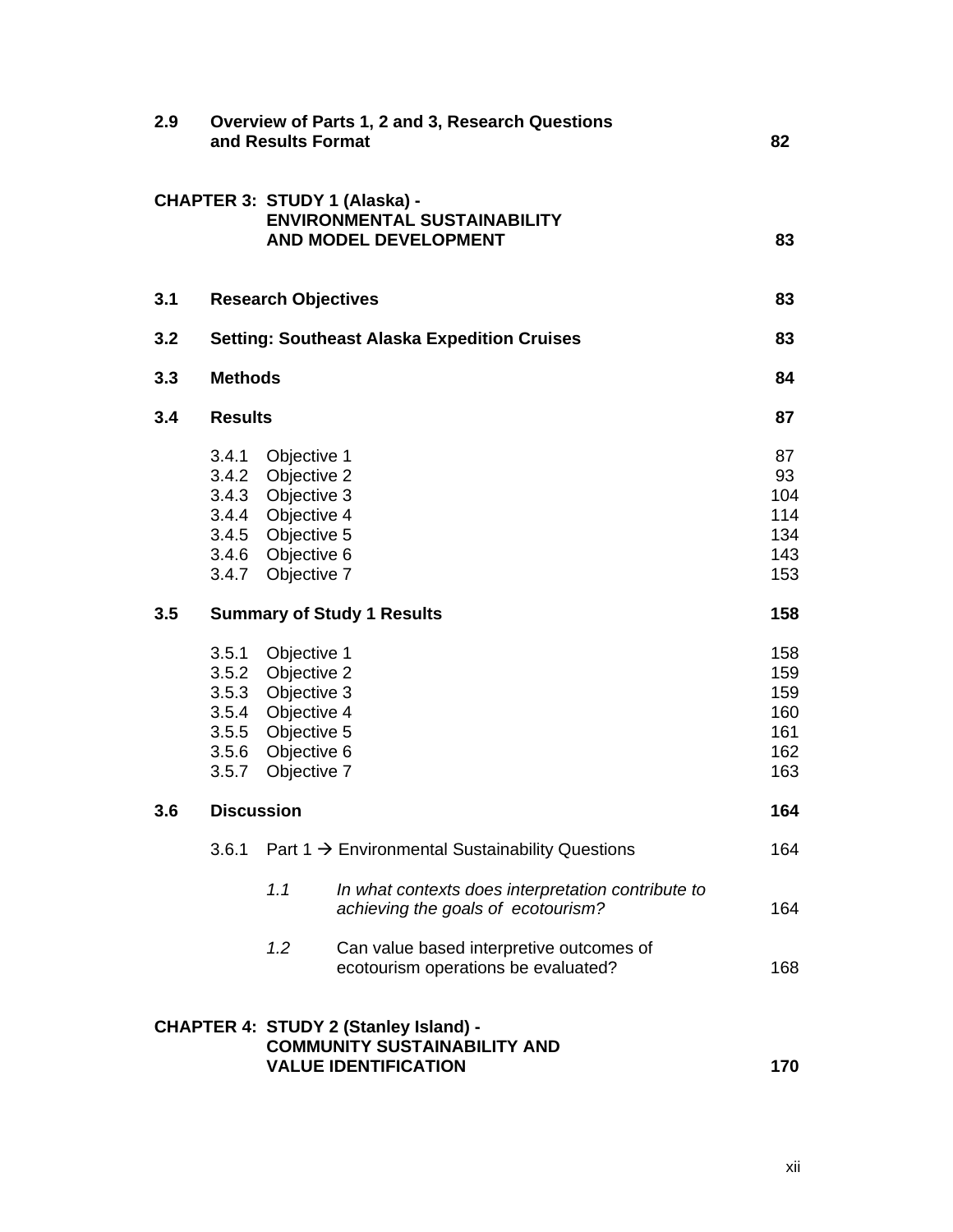| 4.1 |                                                             | <b>Research Objectives</b>                                                                                                                | 171                                           |
|-----|-------------------------------------------------------------|-------------------------------------------------------------------------------------------------------------------------------------------|-----------------------------------------------|
| 4.2 |                                                             | Setting: Stanley Island (Flinders Island Group,<br><b>Great Barrier Reef, Australia) Expedition Visit</b>                                 | 171                                           |
| 4.3 | <b>Methods</b>                                              |                                                                                                                                           | 173                                           |
| 4.4 | <b>Results</b>                                              |                                                                                                                                           | 175                                           |
|     | 4.4.1                                                       | Objective 1<br>4.4.2 Objective 2<br>4.4.3 Objective 3<br>4.4.4 Objective 4<br>4.4.5 Objective 5<br>4.4.6 Objective 6<br>4.4.7 Objective 7 | 175<br>179<br>186<br>198<br>206<br>213<br>218 |
| 4.5 |                                                             | <b>Summary of Study 2 Results</b>                                                                                                         | 225                                           |
|     | 4.4.1                                                       | Objective 1<br>4.4.2 Objective 2<br>4.4.3 Objective 3<br>4.4.4 Objective 4<br>4.4.5 Objective 5<br>4.4.6 Objective 6<br>4.4.7 Objective 7 | 225<br>225<br>226<br>228<br>228<br>229<br>230 |
|     |                                                             | <b>CHAPTER 5: STUDY 3 (Easter Island) -</b><br><b>COMMUNITY SUSTAINABILITY</b><br><b>AND VALUE IDENTIFICATION</b>                         | 232                                           |
| 5.1 |                                                             | <b>Research Objectives</b>                                                                                                                | 233                                           |
| 5.2 |                                                             | Setting: Easter Island (Chile) Expedition Visit                                                                                           | 233                                           |
| 5.3 | <b>Methods</b>                                              |                                                                                                                                           | 235                                           |
| 5.4 | <b>Results</b>                                              |                                                                                                                                           | 238                                           |
|     | 5.4.1<br>5.4.2<br>5.4.3<br>5.4.4<br>5.4.5<br>5.4.6<br>5.4.7 | Objective 1<br>Objective 2<br>Objective 3<br>Objective 4<br>Objective 5<br>Objective 6<br>Objective 7                                     | 238<br>246<br>252<br>263<br>271<br>277<br>283 |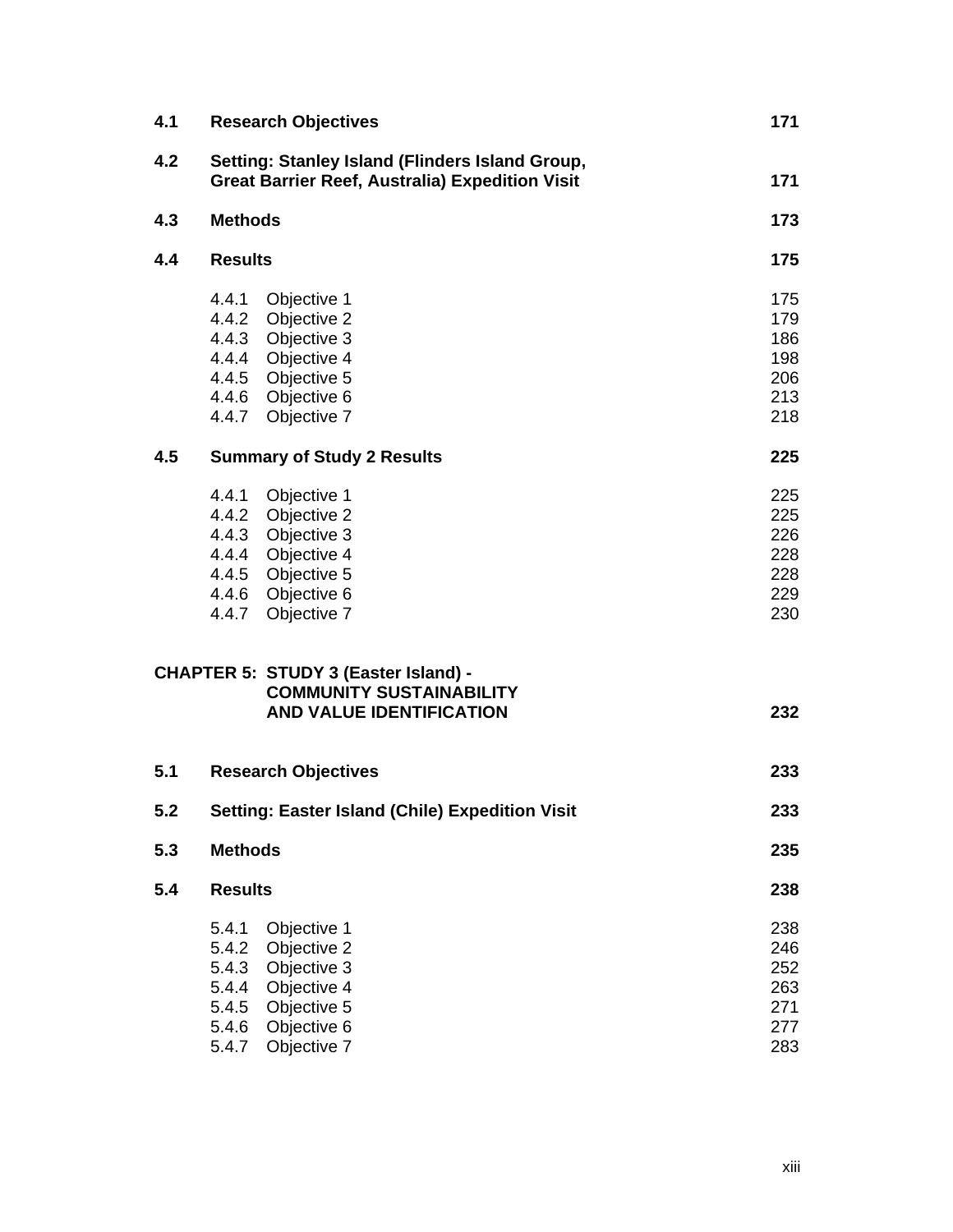| 5.5 |                                                             |                                                                                                       | <b>Summary of Study 3 Results</b>                                                                                                                                                        | 291                                           |
|-----|-------------------------------------------------------------|-------------------------------------------------------------------------------------------------------|------------------------------------------------------------------------------------------------------------------------------------------------------------------------------------------|-----------------------------------------------|
|     | 5.5.1<br>5.5.2<br>5.5.3<br>5.5.4<br>5.5.5<br>5.5.6<br>5.5.7 | Objective 1<br>Objective 2<br>Objective 3<br>Objective 4<br>Objective 5<br>Objective 6<br>Objective 7 |                                                                                                                                                                                          | 291<br>292<br>293<br>294<br>295<br>297<br>298 |
| 5.6 |                                                             | <b>Discussion</b>                                                                                     |                                                                                                                                                                                          | 300                                           |
|     | 5.6.1                                                       |                                                                                                       | Part $2 \rightarrow$ Community Sustainability Questions                                                                                                                                  | 300                                           |
|     |                                                             | 2.1                                                                                                   | What role does interpretation have in facilitating<br>visitor recognition of local community values?                                                                                     | 300                                           |
|     |                                                             | 2.2                                                                                                   | In what contexts does interpretation contribute<br>to achieving sustainable tourism principles?                                                                                          | 306                                           |
|     |                                                             |                                                                                                       | 5.6.2 Part $3 \rightarrow$ The Value Model of Interpretation Questions                                                                                                                   | 310                                           |
|     |                                                             | 3.1                                                                                                   | Can a model of effective interpretation be developed<br>for a multi-dimensional ecotourism operation?                                                                                    | 310                                           |
|     |                                                             | 3.2                                                                                                   | How does the potential application of the model<br>achieve the integration and evaluation of<br>environmental and community values into the<br>sustainable tourism process?              | 319                                           |
|     |                                                             |                                                                                                       | <b>CHAPTER 6: FINAL CONCLUSIONS, FUTURE RESEARCH</b><br><b>AND CONTRIBUTIONS</b>                                                                                                         | 326                                           |
| 6.1 |                                                             | <b>Final Conclusions</b>                                                                              |                                                                                                                                                                                          | 326                                           |
|     | 6.1.1                                                       | <b>Research Aims</b>                                                                                  |                                                                                                                                                                                          | 327                                           |
| 6.2 |                                                             | <b>Future Research</b>                                                                                |                                                                                                                                                                                          | 328                                           |
|     | 6.2.1<br>6.2.2<br>6.2.3<br>6.2.4<br>6.2.5                   |                                                                                                       | The Research and Applied Framework<br>Data Collection and Analysis Methodology<br>The Value Model of Effective Interpretation<br><b>Expedition Cruising</b><br>Post-experience Behaviour | 328<br>329<br>329<br>330<br>331               |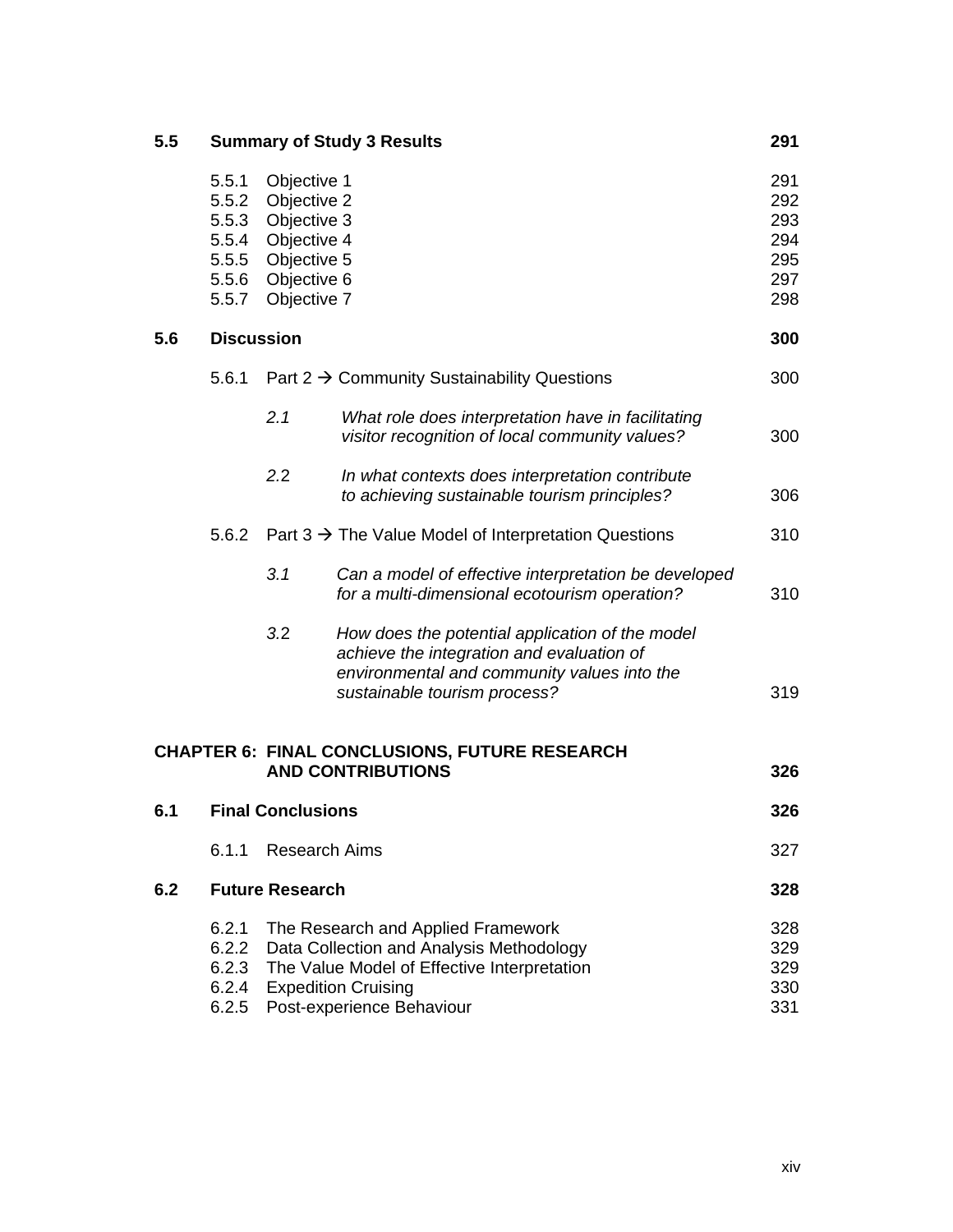| 6.3 |                   | <b>Contributions: Theory and Applied -</b><br>Interpretation, Ecotourism, Expedition Cruising,<br>Environmental Management, Sustainable Tourism,<br><b>Community and Sustainability</b> | 331        |
|-----|-------------------|-----------------------------------------------------------------------------------------------------------------------------------------------------------------------------------------|------------|
|     | 6.3.1             | Theory<br>6.3.2 Application                                                                                                                                                             | 331<br>333 |
| 6.4 |                   | <b>Theoretical Context and Operational Agenda</b>                                                                                                                                       | 334        |
|     | 6.4.1<br>6.4.2    | Comparing theoretical approaches in current application<br><b>Operational Agenda</b>                                                                                                    | 335<br>337 |
| 6.5 |                   | <b>Concluding Comments</b>                                                                                                                                                              | 341        |
|     | <b>REFERENCES</b> |                                                                                                                                                                                         | 343        |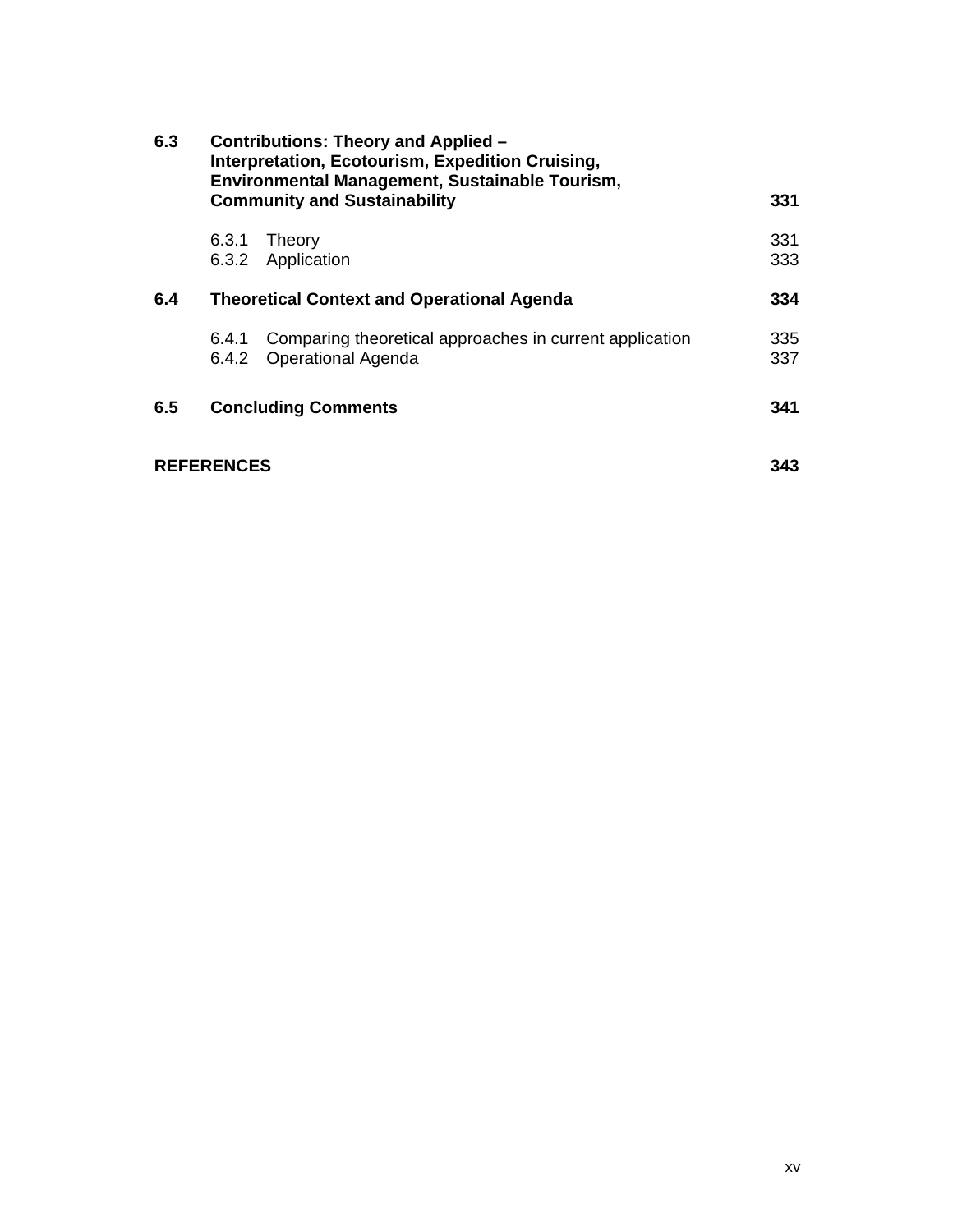# **LIST OF TABLES**

**\_\_\_\_\_\_\_\_\_\_\_\_\_\_\_\_\_\_\_\_\_\_\_** 

| <b>CHAPTER 1: INTRODUCTION, RESEARCH CONTEXT</b> |
|--------------------------------------------------|
| <b>AND LITERATURE REVIEW</b>                     |

| Table 1.1:        | Different conceptual definitions of interpretation                                                                       | 12  |
|-------------------|--------------------------------------------------------------------------------------------------------------------------|-----|
| Table 1.2:        | <b>Comparison of Interpretive Principles</b>                                                                             | 14  |
|                   | <b>CHAPTER 2: METHODOLOGY</b>                                                                                            |     |
| Table 2.1:        | Eight characteristics of Qualitative Research Design<br>(Maykut and Morehouse, 1994)                                     | 70  |
|                   | <b>CHAPTER 3: STUDY 1 (Alaska) -</b><br><b>ENVIRONMENTAL SUSTAINABILITY</b><br><b>AND MODEL DEVELOPMENT</b>              |     |
| Table 3.1:        | Comparison of Values between Questions 8, 9 and 10                                                                       | 88  |
| Table 3.2:        | Passenger Value Definitions and Examples                                                                                 | 89  |
| Table 3.3:        | Responses to Question 11, Part A<br>Regarding Inspiration to Act Differently                                             | 94  |
| Table 3.4:        | Frequencies of Behavioural Intent Categories<br>for Question 11                                                          | 95  |
| Table 3.5:        | Examples of Question 11 Responses Regarding Behavioural<br>Intentions                                                    | 97  |
| Table 3.6:        | Cross-tabulation of Behavioural Intent Categories<br>for Question 11 and Value Based Responses for<br>Questions 9 and 10 | 100 |
| <b>Table 3.7:</b> | <b>Comparison of Passenger Values</b><br>and Interpretive Objectives                                                     | 105 |
| Table 3.8:        | Part A: Interpretive Objectives - SE and TNF                                                                             | 106 |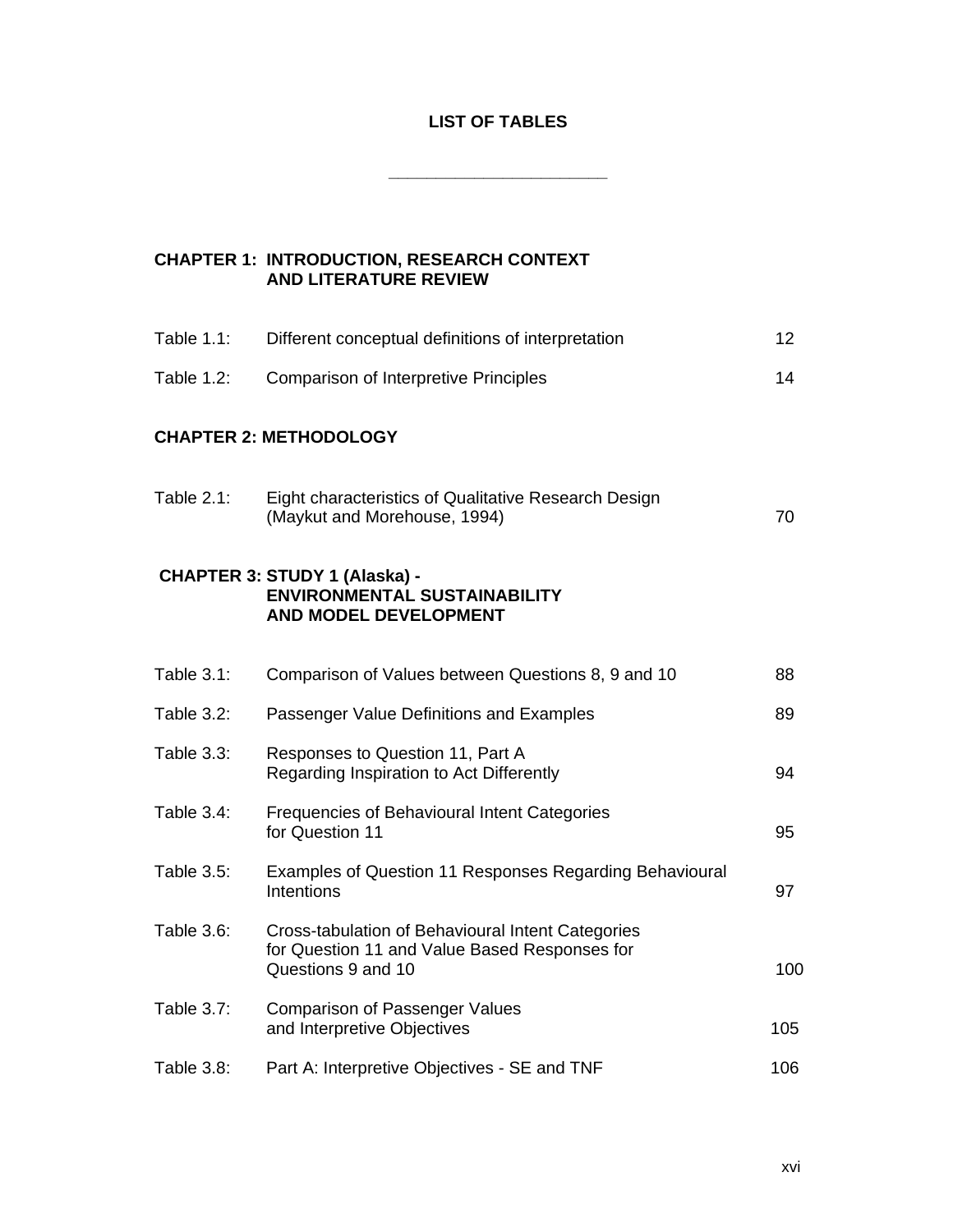| Table 3.9:        | Passenger Value Percentage Responses versus<br>Agency Value Based Interpretive Objective Percentage                | 108 |
|-------------------|--------------------------------------------------------------------------------------------------------------------|-----|
| Table 3.10:       | "Self appreciation" Responses in Either Categories A or C,<br>and Corresponding Question 11 Responses              | 112 |
| Table 3.11:       | "Best" Interpretive Category Definition and Frequency                                                              | 116 |
| Table 3.12:       | Total Percentage Appearance of Interpretive Activities<br>in all Passenger Responses and Interpretive Categories   | 117 |
| Table 3.13:       | Comparison of Interpretive Category and<br>Interpretive Activity Value Facilitation                                | 119 |
| Table 3.14:       | <b>Comparison of Passenger Value Responses</b><br>between Interpretive Categories and Sets                         | 129 |
| Table 3.15:       | Comparison of Benefits between Categories A, B and C                                                               | 135 |
| Table 3.16:       | Definitions and Examples of Benefits                                                                               | 137 |
| Table 3.17:       | Cumulative Attribute Responses for Category A                                                                      | 141 |
| Table 3.18:       | Definitions and Examples of Attributes                                                                             | 142 |
| Table 3.19:       | Impact upon Perception or Image                                                                                    | 153 |
| Table 3.20:       | The Elements that Impacted upon Participants' Perceptions                                                          | 155 |
| Table 3.21:       | Examples of Categories in Table 3.20                                                                               | 156 |
|                   | <b>CHAPTER 4: STUDY 2 (Stanley Island) -</b><br><b>COMMUNITY SUSTAINABILITY AND</b><br><b>VALUE IDENTIFICATION</b> |     |
| Table 4.1:        | Impact upon Perception or Image                                                                                    | 175 |
| <b>Table 4.2:</b> | Perception or Image Classes                                                                                        | 176 |
| <b>Table 4.3:</b> | Interpretive Activities. (Note: TO = Traditional Owners)                                                           | 180 |
| Table 4.4:        | <b>Interpretive Activity Combinations</b>                                                                          | 182 |
| Table 4.5:        | Interpretive Category Frequency in<br><b>Interpretive Activity Combinations</b>                                    | 182 |
| Table 4.6:        | Comparison of Values between<br>Cumulative Interpretive Activities (Questions 6 and 7)                             |     |

and the Experience Overall (Question 8) 187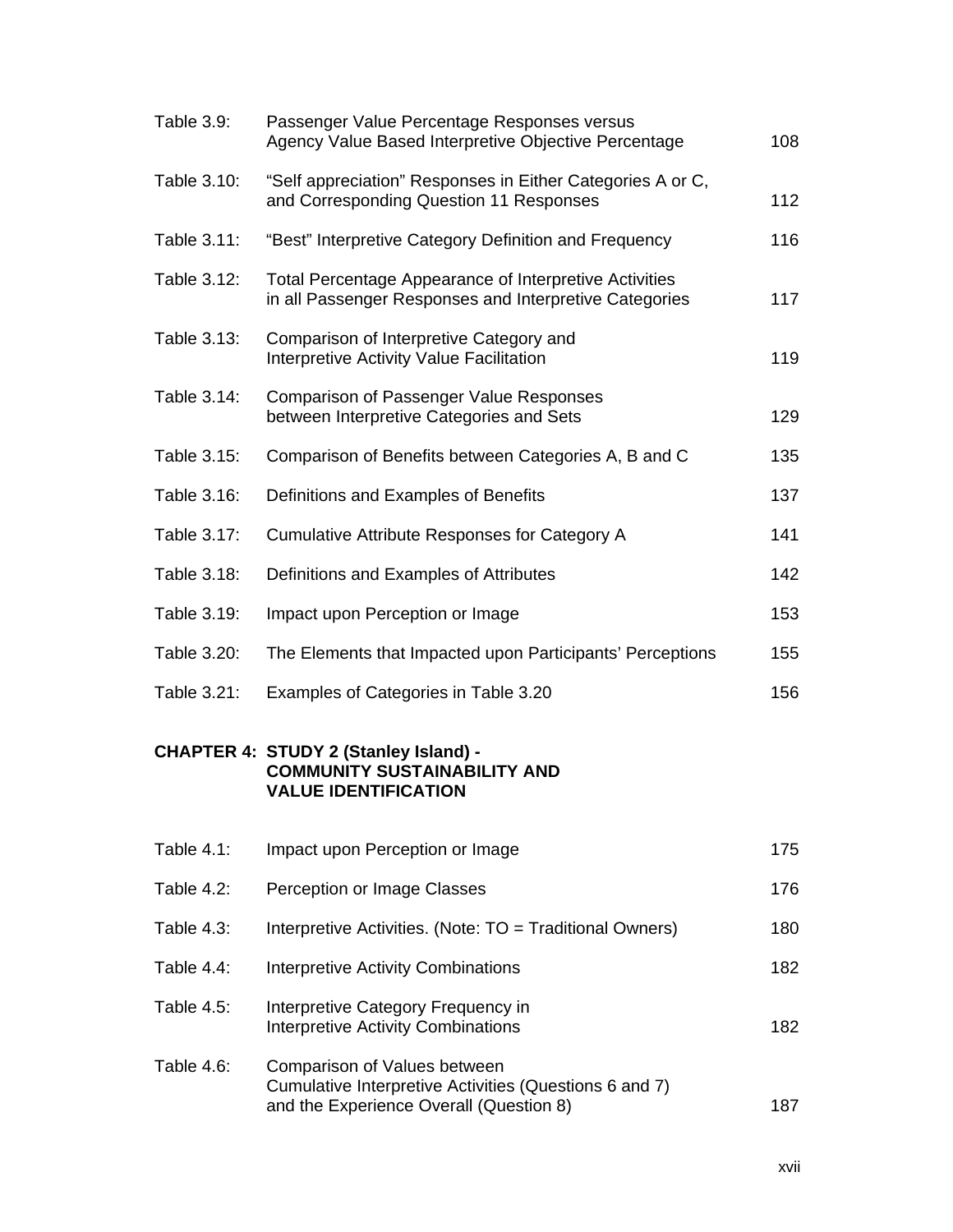| <b>Table 4.7:</b> | Comparison of Interpretive Category Value Facilitation                                                                                  | 187 |
|-------------------|-----------------------------------------------------------------------------------------------------------------------------------------|-----|
| Table 4.8:        | Comparison of Value Data for Study 2 (Questions 7 and 8)<br>and Study 1 (Questions 8 and 10)                                            | 190 |
| <b>Table 4.9:</b> | Comparison of Value Data for Study 2 (Question 7)<br>and Study 1 (Question 9)                                                           | 195 |
| Table 4.10:       | Comparison of Benefits between the<br>Cumulative Interpretive Activities (Questions 6 and 7)<br>and the Experience Overall (Question 8) | 199 |
| Table 4.11:       | Comparison of Benefit Data between Study 2<br>(Questions 6 and 7, and 8) and<br>Study 1 (Questions 8 and 10)                            | 201 |
| Table 4.12:       | Comparison of Benefit Data between Study 2<br>(Questions 6 and 7) and Study 1 (Question 9)                                              | 202 |
| Table 4.13:       | Examples of Benefit Responses in Study 2                                                                                                | 204 |
| Table 4.14:       | Sub-category Comparison of the<br>Benefit "cultural/environmental awareness"                                                            | 212 |
| Table 4.15:       | Comparison of Attributes between Study 1 and Study 2                                                                                    | 214 |
| Table 4.16:       | Examples of Attribute Responses in Study 2                                                                                              | 215 |
|                   | <b>CHAPTER 5: STUDY 3 (Easter Island) -</b><br><b>COMMUNITY SUSTAINABILITY</b><br><b>AND VALUE IDENTIFICATION</b>                       |     |
|                   | Table 5.1: Perception Alteration Data                                                                                                   | 239 |
| Table 5.2:        | Perception Creation or Alteration Data for Question 4                                                                                   | 240 |
| Table 5.3:        | Passengers' Perception of Tourism Impacts in Question 5                                                                                 | 242 |
| Table 5.4:        | <b>Examples of Tourism Impact Perception Categories</b>                                                                                 | 244 |
| Table 5.5:        | Interpretive activity responses for Question 6 (61 cases)                                                                               | 247 |
| Table 5.6:        | Co-occurrence of possible combinations of<br>Categories 1*, 3, 4 and 8 within combinations                                              |     |

identified by respondents **250**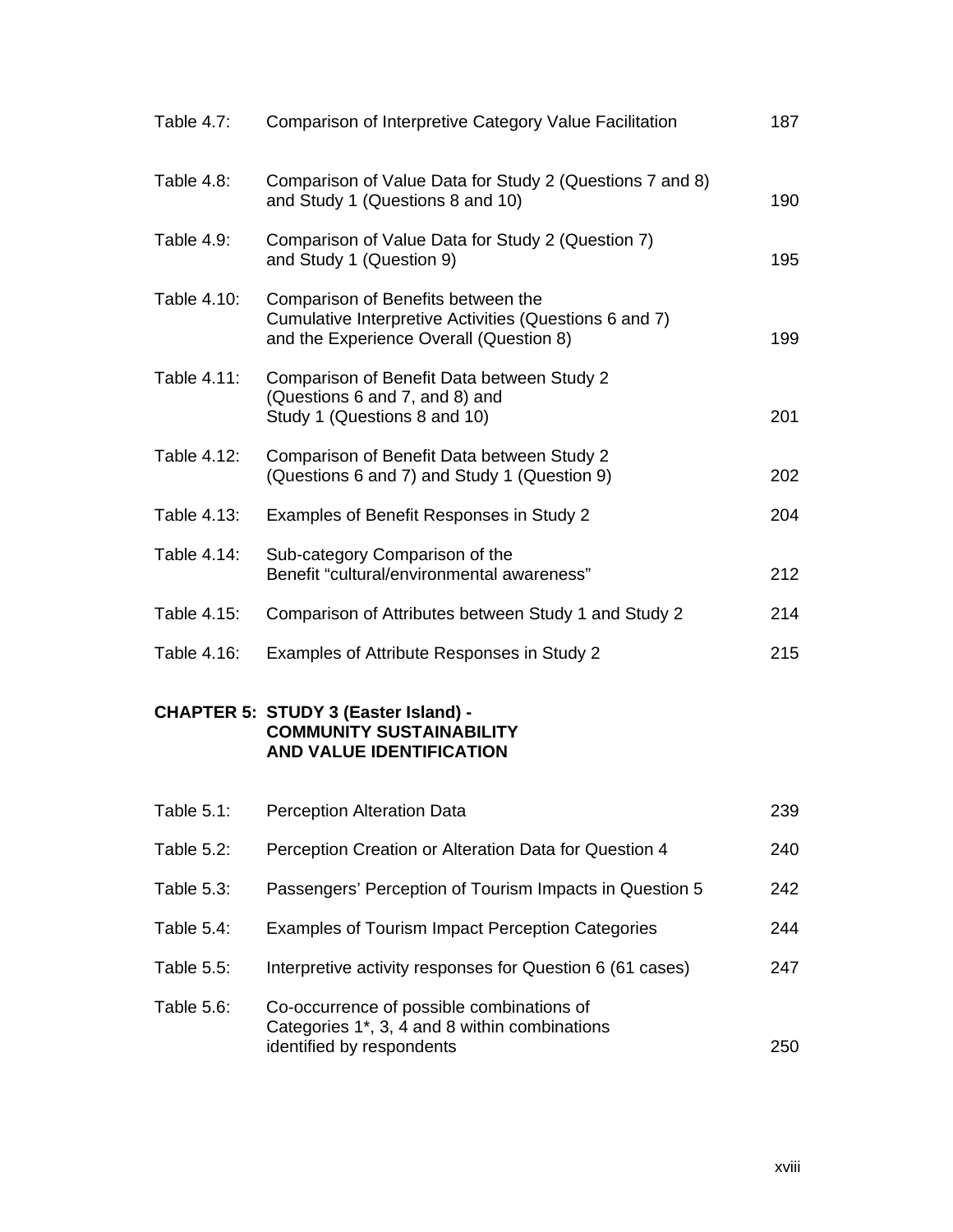| <b>Table 5.7:</b> | Comparison of Values between Cumulative<br>Interpretive Activities (Questions 7 and 8) and the<br>Experience Overall (Question 9) for Study 3 | 253 |
|-------------------|-----------------------------------------------------------------------------------------------------------------------------------------------|-----|
| Table 5.8:        | Comparison of Value Facilitation by different<br>Interpretive activity combinations                                                           | 257 |
| Table 5.9:        | Comparison of Value Data for Study 1 and Study 3                                                                                              | 260 |
| Table 5.10:       | Comparison of Study 3 Main Interpretive Activity<br>Category with the Main Interpretive Activity<br>Categories of Study 1                     | 262 |
| Table 5.11:       | Comparison of Benefits between the Cumulative<br>Interpretive Activities (Questions 7 and 8) and<br>the Experience Overall (Question 9)       | 264 |
| Table 5.12:       | Comparison of Benefit Data between Study 3 and Study 1                                                                                        | 269 |
| Table 5.13:       | Comparison of Attributes between Studies 1<br>(Southeast Alaska), 2 (Stanley Island)<br>and 3 (Easter Island)                                 | 278 |
| Table 5.14:       | Examples of Attribute Responses in Study 2                                                                                                    | 280 |
| Table 5.15:       | Addition of Indicator Features to Table 1.2<br>(Comparison of Interpretive Principles)                                                        | 315 |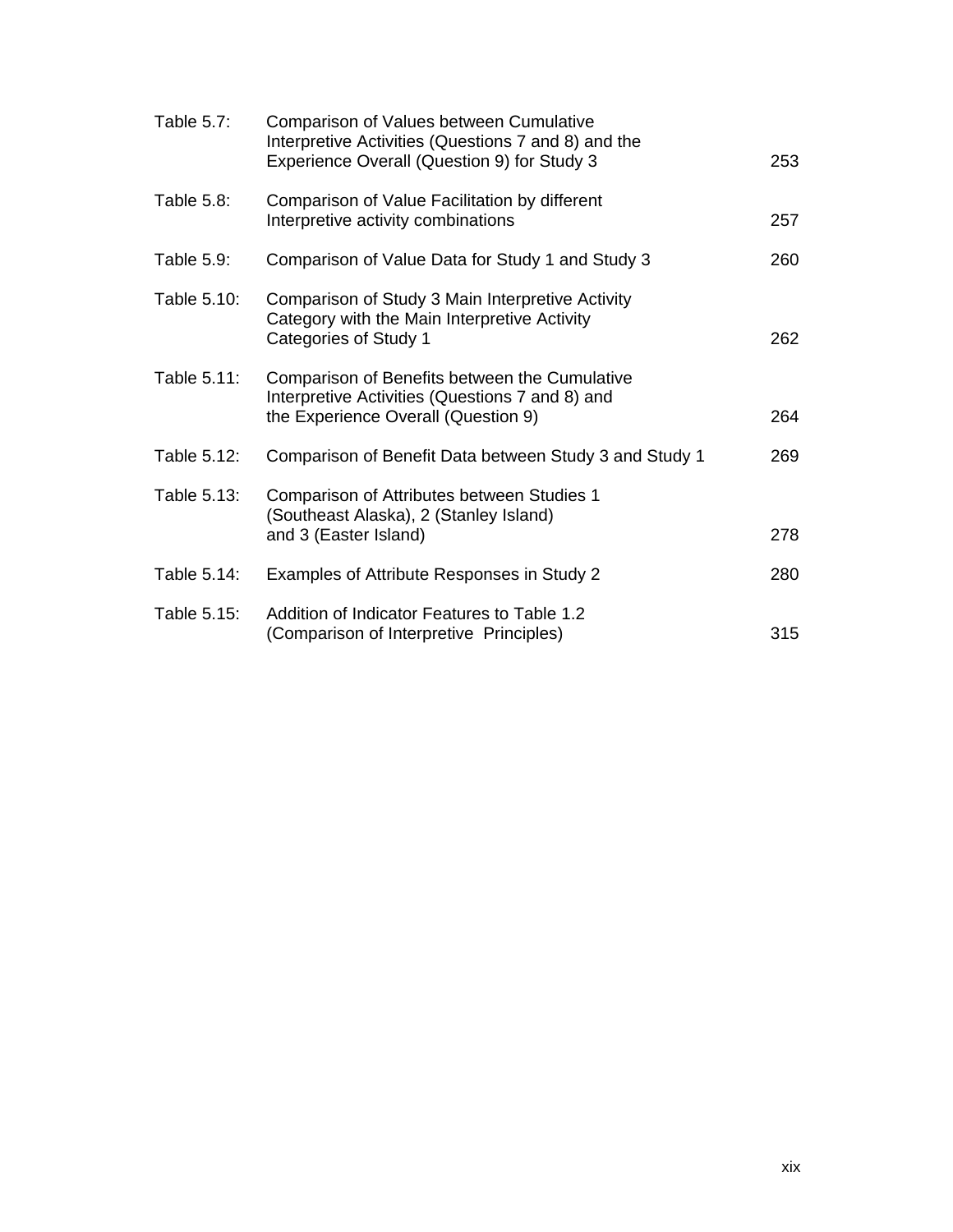# **LIST OF FIGURES**

**\_\_\_\_\_\_\_\_\_\_\_\_\_\_\_\_\_\_\_\_\_\_\_\_\_\_** 

# **CHAPTER 1: INTRODUCTION, RESEARCH CONTEXT AND LITERATURE REVIEW**

| Figure 1.1: | Mindfulness Model for Communicating with Visitors<br>(Moscardo, 1999) | 23 |
|-------------|-----------------------------------------------------------------------|----|
|             | Figure 1.2: Thesis Flowchart                                          | 53 |

# **CHAPTER 2: METHODOLOGY**

| Figure $2.1$ : | Research Framework: Linking the Community to the Tourist                                                                            | 63  |
|----------------|-------------------------------------------------------------------------------------------------------------------------------------|-----|
| Figure 2.2:    | Characteristics of the qualitative research study.<br>(Maykut and Morehouse, 1994)                                                  | 71  |
| Figure $2.3$ : | Adapting Means-end Chains to Assess Interpretation                                                                                  |     |
|                | (Walker and Moscardo, 2006)                                                                                                         | 73  |
| Figure 2.4:    | Overview of Parts 1, 2 and 3 Key Research Questions and                                                                             |     |
|                | Studies 1, 2 and 3 Methods and Results.                                                                                             | 82  |
|                | <b>CHAPTER 3: STUDY 1 (Alaska) -</b><br><b>ENVIRONMENTAL SUSTAINABILITY</b><br><b>AND MODEL DEVELOPMENT</b>                         |     |
|                |                                                                                                                                     |     |
| Figure 3.1:    | Comparing the Agency Interpretive Objective Percentages<br>to the Passenger Value Percentage Responses for<br>Categories A, B and C | 109 |
| Figure 3.2:    | HVM for Cumulative Interpretive Activity (2/3 Rule)                                                                                 | 145 |
| Figure 3.3:    | Key to the HVM Components                                                                                                           | 146 |